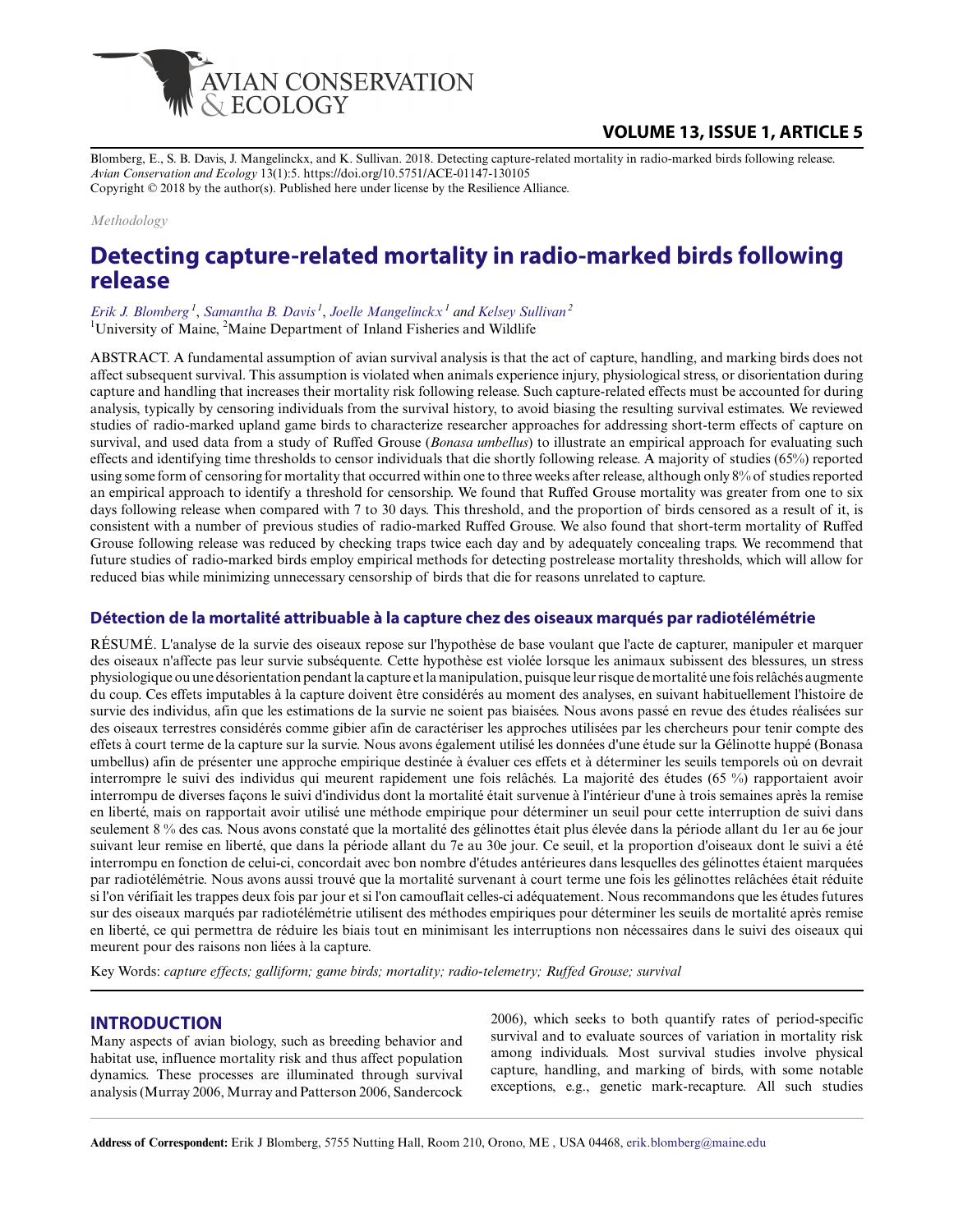implicitly assume that mortality risk to marked individuals is representative of the population as a whole (Pollock and Raveling 1982, Esler et al. 2000, Murray 2006). This assumption may be violated if the act of capturing, handling, and/or marking a bird increases its mortality risk following release, in which case estimates of survival are biased low. Evaluating this potential bias, and if necessary accounting for it, are therefore important components of avian survival research.

Numerous studies have addressed potential effects of capture and marking on individual species (e.g., Esler et al. 2000, Dugger et al. 2006, Hagen et al. 2006, Holt et al. 2009, Gibson et al. 2013), and a number of synthesis reviews have been published for both birds (e.g., Calvo and Furness 1992, Barron et al. 2010) and animals in general (e.g., Murray and Fuller 2000). Deleterious effects of capture and marking can be separated into two discrete categories: effects that are short term and acute, and effects that are long term and chronic (Holt et al. 2009). Long-term effects are normally associated with reductions in annual survival or behavior attributed to carrying the mark itself. For example, if the attachment of a radio-collar impacts behavior, thus altering potential breeding success (e.g., Gibson et al. 2013, Fremgen et al. 2017). Evaluating long-term effects normally requires an experimental design using multiple marking techniques (e.g., radio-marked vs. banded-only; Barron et al. 2010). Short-term effects, in contrast, may result from a variety of factors associated with capture, handling, and/or marking. Following release, a bird may succumb to injuries (either observed or latent) that were incurred during capture (Grisham et al. 2015), may die as a result physiological complications due to capture and handling, i.e., capture myopathy (Arnemo et al. 2006), or may die via indirect causes, such as predation, that occur because the bird is disoriented after release or is acclimating to presence of the mark. Hereafter we will use the term capture effects to refer to this suite of potential short-term impacts associated with capture, handling, marking, and release.

Understanding capture effects can be challenging for studies informed solely by live observations, e.g., live recapture or band reading (Sandercock 2006), where mortality itself is rarely observed. Radio-telemetry studies differ in that both live and dead status are used to inform survival estimates (Murray 2006), thus offering an ability to evaluate timing of death relative to release and infer whether death may have been related to capture. This in turn presents a series of decision points to researchers, where they must choose whether or not to remove individuals that die shortly after release from the survival history, i.e., left-censoring, and if so, what amount of time must pass before mortality is presumably not associated with capture. The approaches used are variable among researchers, and are often determined subjectively, despite that empirical evidence from data can be used to inform the decision process (Holt et al. 2009). If capture effects exist, survival probabilities should be lower immediately following release but increase predictably through time, and these temporal patterns should be detectable using standard approaches to survival analysis and appropriate time scales.

Our objective for this research was to summarize the range of approaches used by researchers when addressing capture effects on survival during radio-telemetry studies, and to present a systematic method for detecting thresholds of postrelease mortality to better-inform future work. We reviewed recent (2006–2017) literature from studies of upland game birds to characterize contemporary approaches to this issue, and we expected that the majority of researchers would use arbitrary time thresholds for left-censoring birds, or would not censor birds at all. We chose to focus our review on game birds because they are often studied using radio telemetry, and tend to share a similar suite of methods for capture and marking across species. We then used data from a three-year study of radio-marked Ruffed Grouse (*Bonasa umbellus*), a widely distributed gamebird in North America that has been the focus of numerous telemetry studies (Small et al. 1991, Gutierrez et al. 2003, Yoder et al. 2004, Devers et al. 2007, Skrip et al. 2011), to illustrate a data-driven approach to evaluate capture effects and thresholds of postrelease mortality. Here, we approached the analysis with an a priori hypothesis that realized thresholds in postrelease mortality would match those commonly cited in Ruffed Grouse research. Our work compliments and expands on prior similar assessments (e.g., Holt et al. 2009) by incorporating more recent literature and a broader suite of species, as well as by using an expanded suite of analytical tools for detecting threshold effects from radio-telemetry data.

### **METHODS**

### **Literature review**

We conducted a review of upland game bird survival studies to quantify the frequency at which researchers used differing methods for addressing capture effects on survival. We focused our review on publications that used radio-telemetry to detect mortality and estimate survival. Although this constraint excluded studies that used other methods to estimate survival, e.g., banding and capture-mark-recapture, we presumed that detection of immediate postrelease mortality was unlikely in most such studies because they rely on live detections, or are based on hunter recoveries, of marked birds. We conducted our search with Google Scholar (<https://scholar.google.com/>), using combinations of the following key words: radio telemetry; survival; grouse; prairie chicken; quail; bobwhite; wild turkey. We restricted our review to peer-reviewed articles published in journals or as symposia proceedings from the period 2006 to 2017. We did not consider earlier works in part to narrow our search window, which made the review more practical while still generating a substantive sample of published work. More importantly, our use of this date range ensured a review of contemporary studies that best reflected current practices, both field and analytical. See Holt et al. (2009) for a similar review and evaluation of earlier works specifically related to Northern Bobwhite (*Colinus virginianus*). Our intent for this exercise was not to produce an exhaustive review of the literature on this subject, but rather to generate a sample of studies that was sufficiently large to be representative of the approaches used by game bird researchers.

For each paper, we recorded the study species and classified the approach to postrelease censorship into one of four categories: (1) investigators did not censor any mortalities, (2) censored based on field evidence that suggested cause of death was related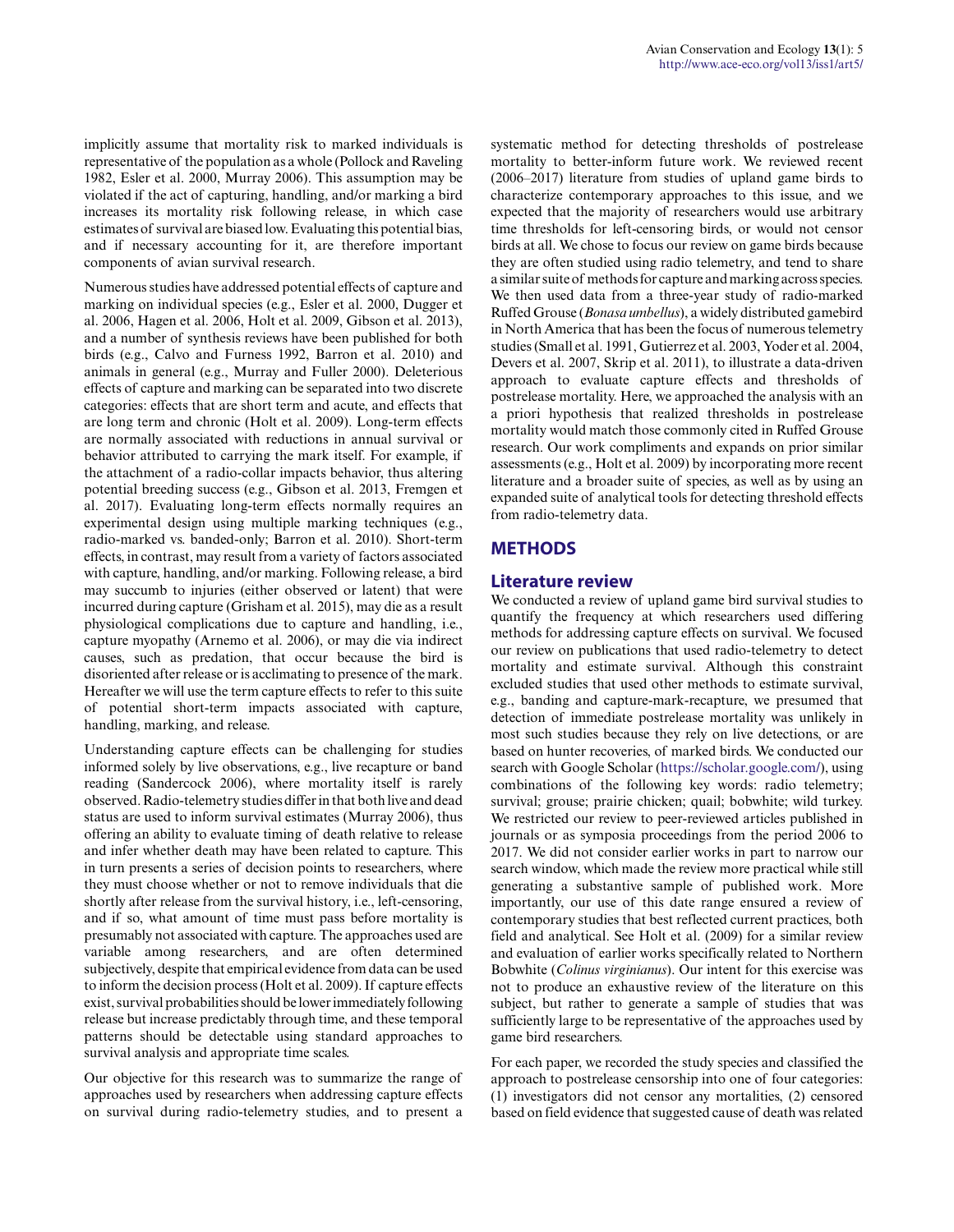to capture, (3) censored based on an a priori time threshold, or (4) censored after using a post hoc assessment of the appropriate time threshold. If a paper did not explicitly report any approach to censoring, we assumed that category 1 (did not censor) was the approach used. For category 3 (a priori threshold) we further distinguished among studies that censored all individuals prior to the threshold date, i.e., delayed entrance into the survival history, and studies that only censored individuals that did not survive the censor period. The distinction between these two approaches is that surviving birds contributed data to survival estimates during the censor period in the latter approach, but not the former. We recorded the threshold length in days for each study, and also recorded the proportion of captured birds that were censored from the analysis when the information provided in the paper allowed for it. In all cases we focus exclusively on censoring of bird deaths that occurred shortly (< 30 days) following release that were potentially associated with capture. Many studies describe truncation of survival histories, i.e., rightcensoring (Murray 2006) because of other factors such as transmitter failure or emigration from the study area, and those approaches were not the purpose of our review. Moreover we did not consider handicaps associated with long-term effects of radiomarking in this study, which have been reviewed elsewhere (Barron et al. 2010).

### **Example application**

#### **Field methods**

We captured Ruffed Grouse in two study areas in central Maine, USA, during 2014–2016. Our capture season consisted primarily of the months of August and September, although we trapped a few birds during October, April, and May. We used modified lilypad traps following Gullion (1965) that were similar in design to those used in most other recent Ruffed Grouse research (Devers et al. 2007, Skrip et al. 2011). Traps normally consisted of two round trap bodies constructed of welded wire and covered with a piece of mesh fabric, which were connected by an approximately 20 m long wire drift fence that lead into one-way wire funnels. We checked traps once each day immediately before sunset during 2014, and in 2015 and 2016 we increased our trap check frequency to two times each day, with the additional check occurring during midmorning, approximately four hours after sunrise. Evening checks were intended to prevent birds from remaining in traps overnight, and late morning traps were intended to reduce the length of time birds spent in traps if they were captured early in the day. All traps were concealed by piling natural debris, e.g., branches and leaf litter, on top of the trap, and in 2015 and 2016 we increased the level of concealment by piling substantially more materials on and around the sides of the trap body. Both of these modifications were designed to reduce the risk of self-inflicted injury to captured birds; more frequent trap checks reduced the amount of time a bird spent in the trap body following capture, and increased concealment was intended to improve the birds' sense of security while in the trap. We determined age of each captured bird as hatch-year (< 1 year of age) or after-hatch-year (> 1 year of age) and sex based on feather characteristics (Davis 1969). All birds were fitted with an aluminum leg band and a 12 g-radio transmitter with a necklace-style attachment, which featured a mortality sensor that increased the radio signal pulse rate when the collar remained motionless for > 8 hours, and we did not radio-mark individuals weighing ≤375 g. All capture and handling of Ruffed Grouse was approved by the Institutional Animal Care and Use Committee at the University of Maine (IACUC Protocol A2014-03-06).

We monitored all radio-marked Ruffed Grouse using hand-held radio receivers every one to three days for the first 30 days following release, and recorded and investigated mortalities when they occurred to confirm the bird had died. We relied strictly on the radio signal for monitoring and did not flush or otherwise disturb birds after release, unless they were recaptured. Both the radio collar and leg band were printed with a toll-free phone number for hunters to report marked Ruffed Grouse to the University of Maine if they were harvested during the hunting season, which began 1 October during each study year. Some of our mortality data reflected harvest that occurred within 30 days of capture, and we did not distinguish between harvest and nonharvest mortality for the purpose of this study.

#### **Data analysis**

We analyzed daily survival probabilities of radio-marked Ruffed Grouse using nest survival models, implemented in Program MARK (White and Burnham 1999) via the R (R Core Team 2017) package RMark (Laake 2016). We distilled our monitoring data into individual survival histories for each radio-marked bird, where day 1 of the history reflected the day of capture, rather than the calendar date, i.e., all histories began on day 1. Sometimes a Ruffed Grouse was captured > 1 time within a single trapping season, in which case we right-censored the bird's original history on the day prior to its subsequent capture, and began a new history (as day 1) that reflected the time elapsed since the second capture. In cases where we lost radio contact with a bird, e.g., due to a radio malfunction, we right-censored that bird from the survival history following the last day we obtained a signal from it. All histories were truncated 30 days after capture, which we chose as an end point for this analysis because we were interested exclusively in short-term effects of capture; using a time period of greater duration could potentially confound results with other longer term temporal processes that were unrelated to capture, e.g., seasonal variability.

We approached our analysis in two phases. During the first phase, we tested for and identified potential sources of heterogeneity in survival that that were not explicitly tied to capture effects. These included year, bird age, bird sex, study area, and date of capture. We included the ordinal date of capture in the analysis to account for the possibility of seasonal changes in survival, given that our primary capture period spanned two calendar months. Year was potentially informative, with respect to capture effects, because of the changes we implemented in trapping protocols between our first and second/third study years. We constructed single term models based on each of these five variables, and compared them against each other and a null model (intercept only). In all analyses we made comparisons among models using  $AIC_c$  (Anderson and Burnham 2002), where we considered models to have similar support when they fell within 2.0  $AIC_c$  units of a contrasting model, e.g., the null model. We also examined confidence intervals around parameter coefficients, and gauged parameter support based on whether 95% confidence intervals overlapped 0.0.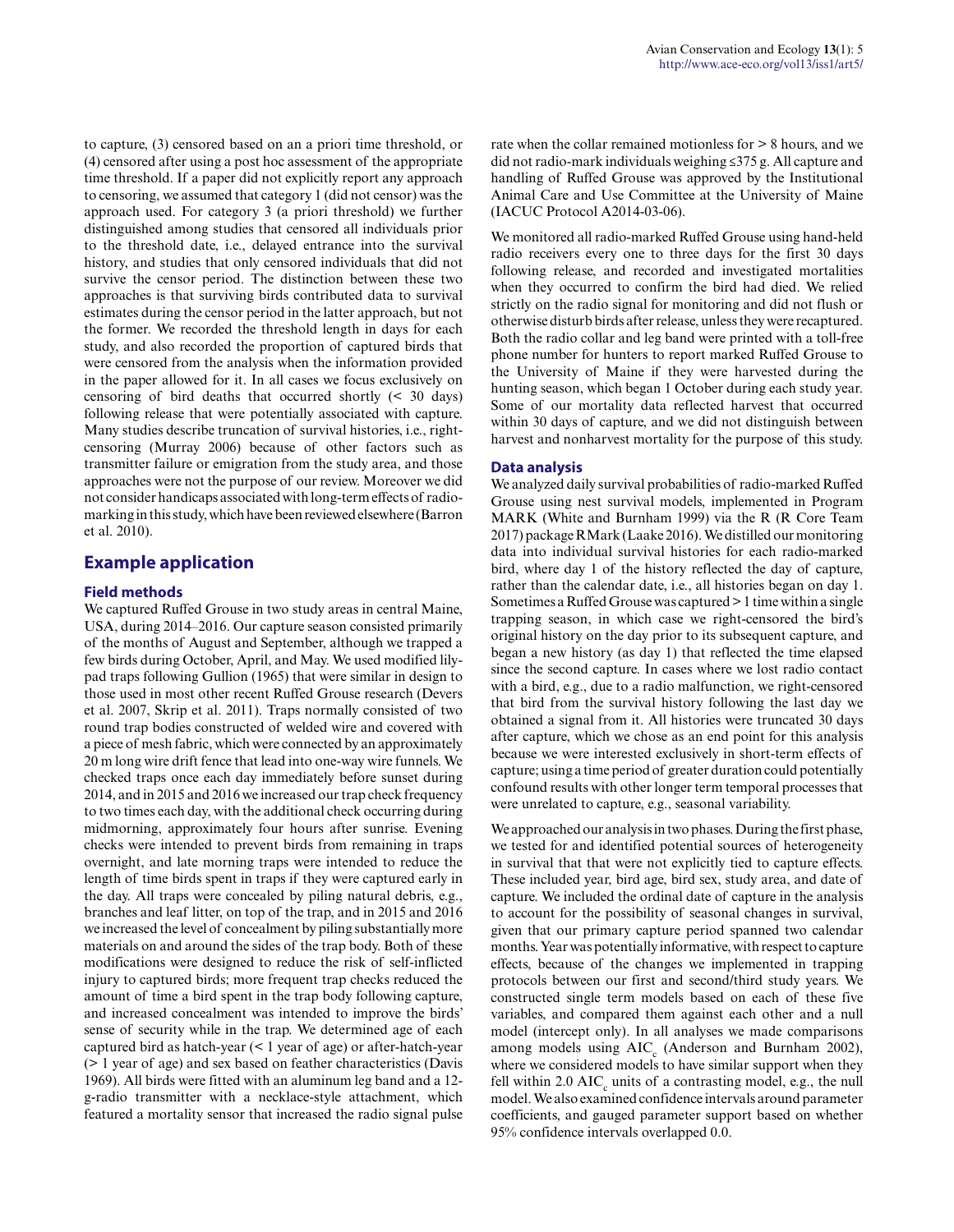In our second phase of analysis, we included all variables supported during phase 1 as a base model structure, and then considered time effects on postrelease survival that took one of three forms. First, we considered a model where we allowed full independence in survival probability among each of the 30 days postcapture. Although this model was highly parameterized and thus unlikely to be competitive based on  $\mathrm{AIC}_c$ , it was nevertheless important because it allowed us to visualize the full range of variability in daily survival probabilities independent of any modeled constraints. Second, we fit three forms of models that were intended to reflect systematic temporal trends in daily survival postrelease; these models included both linear and quadratic trends on daily survival probability, as well as a model where we applied a natural log transformation to the numeric value of days postrelease. This later model form produced a nonlinear pattern that was similar to the quadratic model, but has the added benefit of not forcing nonlinear trends at both minimum and maximum values for the predictor variable, as can often happen with a quadratic effect. Collectively these models were designed to test for systematic increase in daily survival throughout the 30-day postrelease period, which would be indicative of a generally diminishing effect of capture and marking. Finally, we explored a series of models where we specified a threshold point in which the daily survival probability was allowed to vary before and after the threshold, but where within the respective time intervals on either side of the threshold survival was constant. These models allowed us to test for shifts in survival that were indicative of the most appropriate threshold date to use when censoring postrelease mortalities. We constructed one model for each potential threshold, beginning with day 2 and continuing through day 29. Although this approach results in a relatively large number of models, it also selects a threshold in postrelease survival that is both explicit and empirically defined. In contrast, for models that allow full independence in survival estimates, or that force constrained trends, thresholds must be interpreted qualitatively based on patterns in the resulting survival estimates.

For the second phase of analysis we made two assessments of model selection results, one in which we evaluated the whole suite of models to identify the best-supported temporal structure, and a second where we compared results among only the threshold models. We used criterion for model selection and variable importance as described above, and we also calculated  $AIC$ . model weights (*w<sup>i</sup>* ; Anderson and Burnham 2002) from among only the subset of threshold models to aid in interpretation of threshold timing. We used both model deviance and  $w<sub>i</sub>$  to evaluate relative support among competing threshold value models; deviance was appropriate for model selection in this specific case because all threshold models shared a common number of parameters. Finally we computed an *R²\_Dev* statistic as

$$
R^{2}Dev = \frac{Dev_{Null} - Dev_{covariate}}{Dev_{Null} - Dev_{Full}} \tag{1}
$$

which yields an approximation of the proportional temporal variance that is explained by a time-structured covariate (Grosbois et al. 2008). In our case, the null model contained the base model structure with no within-year temporal variation. The full model allowed full daily variability in postrelease survival, and the covariate of interest was our best-supported threshold model.

### **RESULTS**

#### **Literature review**

We reviewed 58 publications representing 12 species of upland birds (Table A1.1). Two of these publications contained two distinct analyses, and so our review consisted of 60 total survival analyses. Sixty-five percent of studies ( $n = 33$ ) applied one of the three censoring criteria to birds that died postrelease, whereas  $45%$  of studies (n = 27) did not report censoring postrelease mortalities. The most common approach to censoring involved use of an a priori censoring period, which was applied in 35% of studies ( $n = 23$ ). Among studies using this approach, most removed birds from analysis that died prior to the postrelease date threshold ( $n = 17$ ), whereas in a smaller number of studies ( $n =$ 6) authors reported withholding all birds from survival histories until they passed the date threshold. Censoring that was based on field evidence  $(n = 5)$ , and systematic approaches to detect postrelease survival thresholds ( $n = 5$ ), each were represented by 8% of studies. The length of censoring periods among studies that incorporated them (either a priori or systematically derived) ranged from 1 to 21 days, with a mean of 9.1 days postrelease. Only 11 studies reported sufficient information to calculate the proportion of individuals that were censored because of postrelease mortality, and those values ranged from 0.015 to 0.160, with a mean of 0.074.

#### **Survival analysis**

We captured and radio-marked 294 individual Ruffed Grouse, and recorded 56 mortalities that occurred during the first 30 days after release. Our first stage of analysis identified study year and bird age as important predictors of postrelease survival, whereas date of capture, study area, and sex were not related to survival (Table 1). Survival was lowest following releases that occurred during the first year of our study, whereas survival was greater during the second (β = 0.65; 95% CI = 0.03 to 1.27) and third years (β = 0.84; 95% CI = 0.03 to 1.66). This resulted in an approximately 0.006 increase in the average daily survival probability during years 2 and 3, compared to year 1. The singleterm age model was within 2.0  $AIC_c$  of the null model, and suggested that daily survival of hatch-year birds was reduced by approximately 0.003 compared to after-hatch-year birds. However, 95% confidence intervals of the coefficient overlapped 0.0 (β = -0.36; 95% CI = -0.90 to 0.17) and so support for the age effect was not equivocal. We nevertheless elected to retain the age effect, along with the year effect, in the second stage of analysis, because independent analysis of our larger telemetry dataset for this system demonstrate clear differences in survival among age classes (Davis 2017).

In our second stage of analysis we found the greatest support for a survival threshold that occurred between six and seven days following release (Fig. 1). The second-most support was for a model that identified a threshold between days 10 and 11, however this model was 2.53  $AIC_c$  units from the day 6 threshold model, and thus was not competitive based on our criterion of  $2.0 \text{ AIC}_c$ . (Table 1). The day 6 threshold model also had the lowest model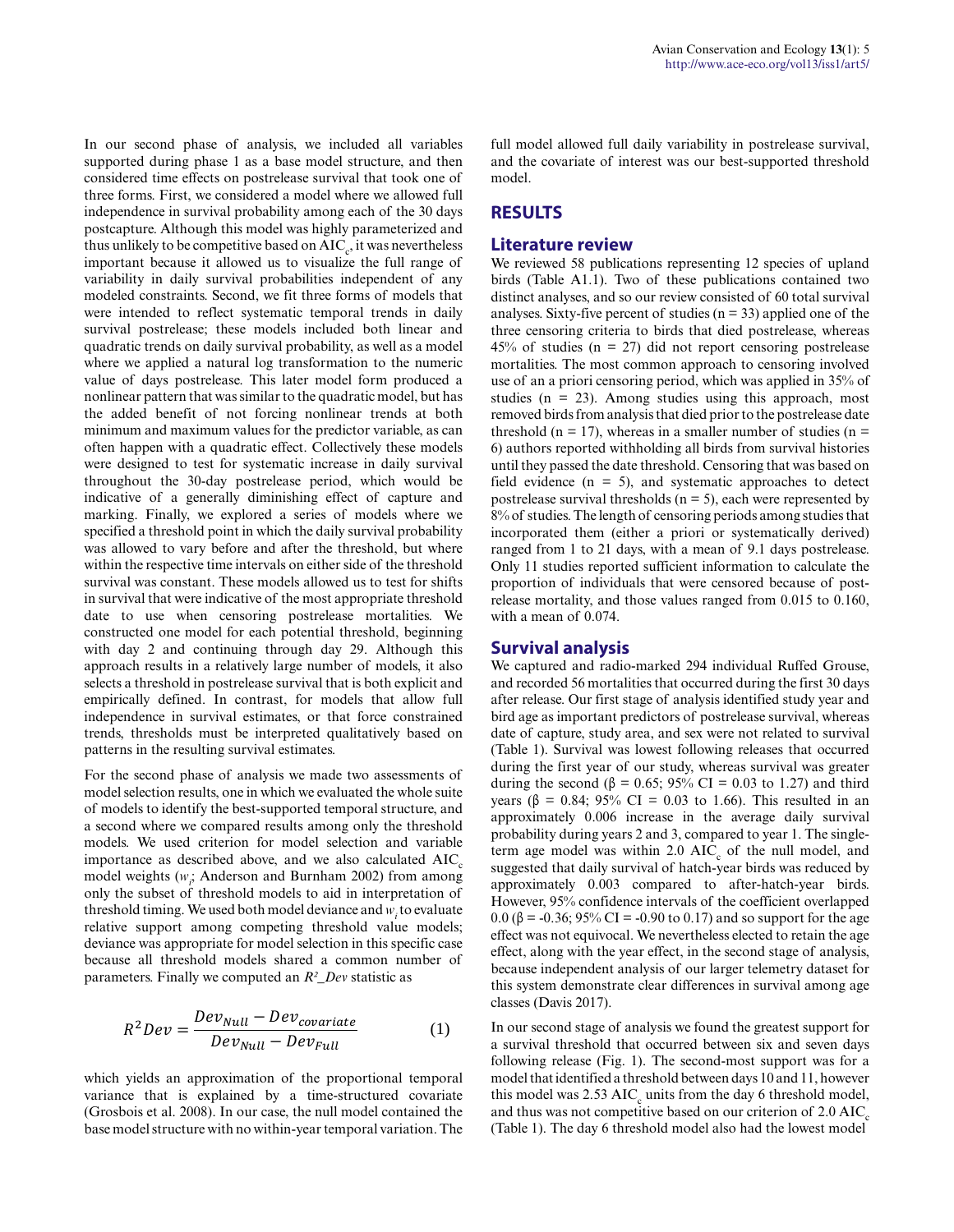**Table 1**. Model selection results for nest survival analyses that describe the daily survival probability of Ruffed Grouse (*Bonasa umbellus*) for the first 30 days following release and radiomarking. Models were implemented in Program MARK using the R package RMark (Laake 2016). Temporal models took one of three forms: a model allowing full daily variation, daily trend models (linear, quadratic, natural log), and a series of models identifying discrete threshold points of postrelease mortality.

| $\underline{M}$ odel <sup>†</sup> | AIC    | $\triangle AIC$ | K              | Deviance |
|-----------------------------------|--------|-----------------|----------------|----------|
| <b>Ouadratic Trend + Base</b>     | 615.14 | 0.00            | 6              | 603.13   |
| Linear Trend + Base               | 615.92 | 0.78            | 5              | 605.91   |
| $LN(Day) + Base$                  | 617.31 | 2.17            | 5              | 607.30   |
| Day $6 + Base$                    | 619.50 | 4.35            | 5              | 609.49   |
| Day $10 + Base$                   | 622.02 | 6.88            | 5              | 612.02   |
| Day $9 + Base$                    | 622.48 | 7.34            | 5              | 612.48   |
| Day $5 + Base$                    | 623.99 | 8.84            | 5              | 613.98   |
| Day $7 + Base$                    | 624.80 | 9.65            | 5              | 614.79   |
| Day $11 + Base$                   | 624.85 | 9.71            | 5              | 614.84   |
| Day $8 + Base$                    | 625.78 | 10.64           | 5              | 615.77   |
| Day $12 + Base$                   | 627.29 | 12.14           | 5              | 617.28   |
| Day $13 + Base$                   | 629.37 | 14.23           | 5              | 619.37   |
| Day $4 + Base$                    | 630.55 | 15.40           | 5              | 620.54   |
| Day $14 + Base$                   | 631.15 | 16.01           | 5              | 621.15   |
| Day $15 + Base$                   | 636.31 | 21.17           | 5              | 626.31   |
| Day $3 + Base$                    | 638.64 | 23.49           | 5              | 628.63   |
| Day $17 + Base$                   | 638.64 | 23.50           | 5              | 628.63   |
| Day $16 + Base$                   | 641.01 | 25.86           | 5              | 631.00   |
| Day $2 + Base$                    | 642.09 | 26.95           | 5              | 632.09   |
| Day $18 + \text{Base}$            | 643.01 | 27.87           | 5              | 633.00   |
| Day $19 + Base$                   | 647.04 | 31.89           | 5              | 637.03   |
| Day $1 + Base$                    | 649.76 | 34.62           | 5              | 639.75   |
| $Day (full) + Base$               | 649.94 | 34.80           | 32             | 585.67   |
| Day $20 + Base$                   | 650.73 | 35.58           | 5              | 640.72   |
| Day $21 + Base$                   | 651.33 | 36.19           | 5              | 641.32   |
| Day $22 + Base$                   | 654.65 | 39.51           | 5              | 644.65   |
| Day $25 + Base$                   | 655.04 | 39.89           | 5              | 645.03   |
| Day $23 + Base$                   | 655.09 | 39.94           | 5              | 645.08   |
| Day $24 + Base$                   | 655.28 | 40.14           | 5              | 645.28   |
| Day $26 + Base$                   | 658.40 | 43.26           | 5              | 648.39   |
| Day $27 + Base$                   | 661.39 | 46.25           | 5              | 651.38   |
| Base                              | 662.08 | 46.94           | $\overline{4}$ | 654.08   |
| Year                              | 662.80 | 47.66           | 3              | 656.79   |
| Day $28 + Base$                   | 663.67 | 48.53           | 5              | 653.66   |
| Null                              | 665.95 | 50.81           | $\mathbf{1}$   | 663.95   |
| Age                               | 666.15 | 51.01           | $\overline{c}$ | 662.15   |
| Date of Capture                   | 666.52 | 51.37           | $\overline{c}$ | 662.51   |
| <b>Sex</b>                        | 667.49 | 52.35           | $\overline{c}$ | 663.49   |
| Study Area                        | 667.88 | 52.73           | $\overline{2}$ | 663.87   |

† All time-structured models (full daily variation, day thresholds, trends) included a base model structure that contained variables supported during a first stage of analysis (Year + Age). Year = fixed effect of study year (2014, 2015, 2016); Age = Hatch Year vs After Hatch Year; Date of Capture  $=$  the ordinal date of year that the bird was captured; Sex  $=$ Male vs Female; Study Area = survival allowed to vary among two study areas. LN(Day) reflects a natural log transformation of the number of days postcapture.

deviance (Fig. 1), and among all threshold models had an  $AIC<sub>c</sub>$ weight ( $w_i = 0.55$ ) that was 3.5x greater than the day 10 model ( $w_i$  $= 0.15$ ). When averaged across years and age classes, this model suggested the mean daily survival probability during the first six days following release was 0.980 (±0.003 SE), and for days 7 through 30 the mean daily survival was  $0.997 \, (\pm 0.001 \, \text{SE})$ .

**Fig. 1**. Daily survival probabilities (A) and model deviance (B) from analysis of radio-marked Ruffed Grouse (*Bonasa umbellus*) survival during the first 30 days following release. For panel A, point estimates of daily survival (error bars reflect 95% confidence intervals) were derived from a model allowing full independence among daily estimates. The solid line reflects a quadric trend in daily survival, and the dashed line represents a model that identified a threshold in mortality that occurred between days 6 and 7. Panel B represent differences in model deviance among all potential daily thresholds for postrelease mortality. The y-axis is inverted, and smaller deviance values indicate better fit, where the best-fit model is indicated by the dashed vertical line. All models were ran as nest survival analyses, implemented in Program MARK (White and Burnham 1999) using the R package RMark (Laake 2016).



However, models that included linear trends, quadratic trends, and a natural log transformation of day were better-supported than the most competitive threshold model, with the greatest support for the quadratic trend (Table 1).

When comparing trend- and threshold-based estimates with those from a model that allowed for independent estimates across the entire 30-day postrelease period, it was apparent that support for the quadratic trend was driven in large part by a systematic increase in survival during the first six days postrelease, where survival was lowest during the first 24 hours and increased progressively thereafter (Fig. 1). The six-day threshold model explained approximately 65% of the temporal variance in postrelease survival ( $R^2$  *Dev* = 0.65), and the quadratic daily trend model explained an additional 9% (*R²\_Dev* = 0.74).

#### **DISCUSSION**

We found that approaches to addressing capture effects differed among investigators. Although our review allowed us to quantify standard practices, there were additional differences that were more subtle and difficult to characterize with a formal review. The majority of researchers applied some sort of a censoring protocol to account for capture-related mortality, however specific strategies used, and whether censoring was employed at all, varied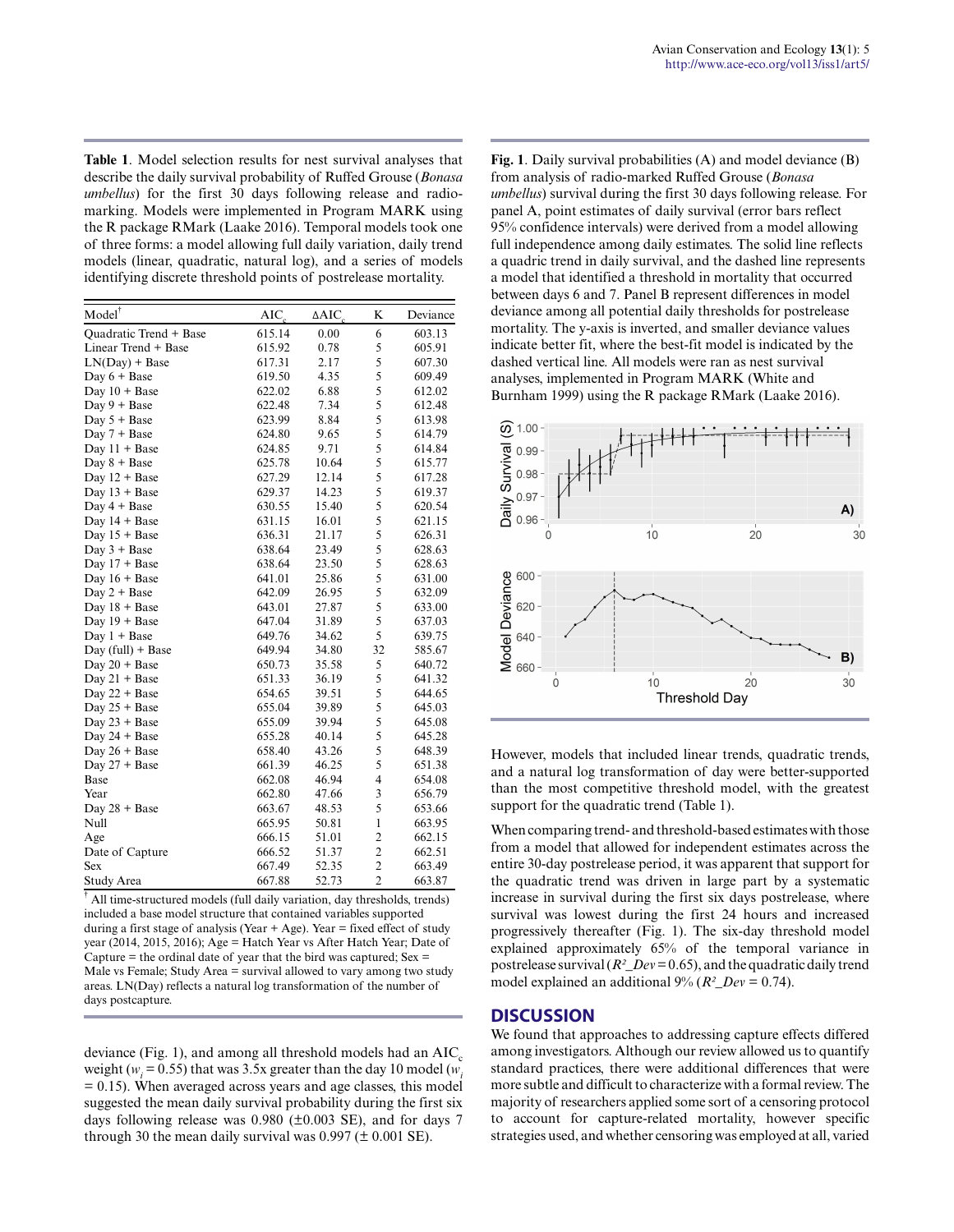somewhat among species. For example, 9 of 14 studies that we reviewed on Greater Sage-Grouse (*Centrocercus urophasianus*) reported no censoring criteria, and those that did were often focused on radio-marked chicks and censored individuals based on field evidence that suggested capture effects (Gregg and Crawford 2009, Dahlgren et al. 2010, Guttery et al. 2013). In contrast, all five studies of Wild Turkeys (*Meleagris gallopavo*) reported some explicit form of censoring (Table A1.1). Censoring was also more often applied for species that were commonly captured using wire traps or rocket nets, and also for studies focused on newly hatched chicks, whereas species commonly captured using other methods, e.g., nighttime spotlighting, were less likely to be censored. These apparent differences may reflect researcher perception of the relative risk posed to birds by each capture method. Variable field practices among researchers, or different conditions among study systems, could result in a true difference in capture effects among studies, even for the same species observed using conventional methods. We therefore suggest that researchers use a systematic approach for detecting capture effects and mortality thresholds, which may ultimately be the best way to standardize results among studies and investigators.

In our case study of Ruffed Grouse, we found that mortality associated with capture persisted at least six days following release of the bird. The field methods we used for our study mirrored previous work on Ruffed Grouse (e.g., Devers et al. 2007, Skrip et al. 2011), and a six-day threshold aligns very closely with that used in Ruffed Grouse research (typically seven days; Small et al. 1991, Yoder et al. 2004, Devers et al. 2007, Skrip et al. 2011). The daily survival probabilities from our study suggest the mortality rate prior to day 7 ( $1-S<sup>6</sup> = 0.117$ ) approximated the proportion of Ruffed Grouse that Small et al. (1991) reported dying during the first seven days postrelease (12.1% of 461 radio-marked Ruffed Grouse; Small et al. 1991). We also found that mortality during the first six days postrelease was reduced substantially during our second two field seasons compared to the first. Although this difference could be attributed to a number of environmental factors we did not measure, e.g., changes in predator density, it also coincided with changes to our field protocols designed to reduce stress and injury during capture. Schumacher (2002) similarly suggested that checking traps twice each day reduced rates of self-inflicted injury for Ruffed Grouse in North Carolina, but also noted a trade-off between more frequent trap checks and the total number of traps that could be monitored (and thus total capture success). We suggest that investigators adopt bidaily trap checks, and add concealment to both the top and sides of trap bodies, as standard protocols when using lily-pad traps (Gullion 1965) to capture Ruffed Grouse. These modifications may also help to shorten censorship times, which would benefit researchers by allowing a larger number of birds to contribute data.

The method we used to detect postrelease thresholds of mortality is easily implemented and widely applicable to other studies of radio-marked birds, and a number of previous studies have used similar approaches. Holt et al. (2009) evaluated thresholds at 1, 2, 3, 7, 14, and 21 days for Northern Bobwhite, and found no evidence for time-effects on postrelease survival. Working with translocated Wild Turkeys, Kane et al. (2007) evaluated staggered entry at 7, 14, 21, and 28 day intervals, and chose seven days as the most appropriate threshold based largely on qualitative differences in the number of mortalities observed during each interval. Our approach builds on these earlier works by modeling all possible dates within one month postrelease, thus providing an assessment of postrelease mortality thresholds across a continuous time scale and allowing for a more precise determination of the optimal threshold value. This is important because of the inherent trade-off between positive and negative bias when left-censoring individuals from a survival history; being too conservative results in unnecessary censorship of individuals that died for reasons not related to capture (positive bias), whereas being too liberal risks including mortalities related to capture (negative bias). By choosing the best-supported threshold from among all possible dates, this trade-off should, in theory, be optimized. A similar approach was used by Mathews et al. (2016) when evaluating thresholds for translocation effects in Sharptailed Grouse (*Tympanuchus phasianellus*), although in this case the authors used time periods that were binned into 10-day intervals and that extended to 150 days postrelease. Because the authors' central research question was related to translocation, and not capture effects per se, their use of a longer history and coarser time intervals were justified. We acknowledge that evaluating all possible date thresholds results in a relatively large number of models. Researchers could limit the total number of model comparisons by first examining estimates from models that allow full daily variation in survival, and use those results to inform construction of a subset of models within a more restricted date range.

Future studies of avian survival based on radio telemetry would likely benefit from more consistent evaluation of short-term effects of capture effects on survival, but this may not be necessary in all cases. For example, death of radio-marked individuals shortly following capture may be rare for species with high intrinsic rates of survival or where capture methods are less invasive. In such cases accounting for capture effects on mortality may be unnecessary, although nonlethal effects of capture may also persist in these situations (e.g., Cattet et al. 2008). In situations where radio-marked individuals do die within the first few weeks following capture, a systematic approach to detecting shifts in mortality offers an empirically justified tool to identify thresholds for censorship. We suggest that researchers focus on relatively short intervals, e.g., 1 month, and fine resolution, e.g., daily, data to best match the temporal scale at which these processes likely operate. Use of an empirical approach allows researchers to better account for capture-related impacts to survival while also limiting unnecessary censorship of birds whose deaths were more likely to be independent of capture. Formally addressing capture effects as a side objective can also help to elucidate modifications to field methods that reduce stress and injury to captured birds, thus improving animal welfare (e.g., Grisham et al. 2015).

*Responses to this article can be read online at:* <http://www.ace-eco.org/issues/responses.php/1147>

#### **Acknowledgments:**

*We thank the numerous field technicians, volunteers, and staff members that assisted with Ruffed Grouse capture and handling. Land access was granted by the Maine Department of Inland*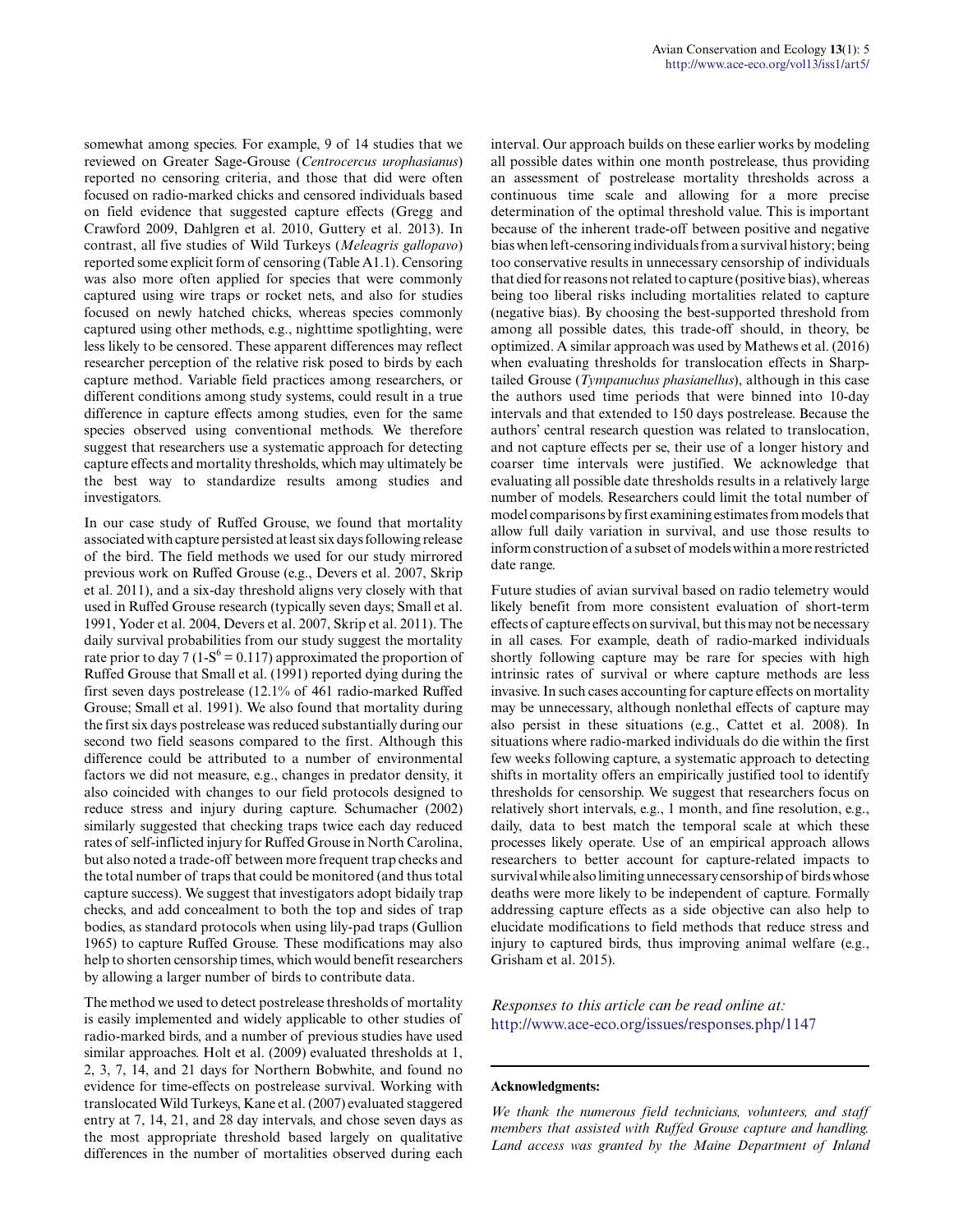*Fisheries and Wildlife, American Forest Management, Maine Field Office of the Nature Conservancy, and Wells Forest. B. Allen provided helpful comments on an earlier draft of the manuscript. This research was funded by the Maine Agricultural and Forest Experiment Station, the Federal Aid in Wildlife Restoration Act, and the Maine Department of Inland Fisheries and Wildlife. This project was supported by the USDA National Institute of Food and Agriculture, Hatch (or McIntire-Stennis, Animal Health, etc.) project number #ME021422 and #ME041602 through the Maine Agricultural & Forest Experiment Station. This is Maine Agricultural and Forest Experiment Station Publication Number 3577.*

### **LITERATURE CITED**

Anderson, D. R., and K. P. Burnham. 2002. *Model selection and multi-model inference: a practical information-theoretic approach.* Second edition. Springer-Verlag, New York, New York, USA.

Arnemo, J. M., P. Ahlqvist, R. Andersen, F. Berntsen, G. Ericsson, J. Odden, S. Brunberg, P. Segerström, and J. E. Swenson. 2006. Risk of capture-related mortality in large free-ranging mammals: experiences from Scandinavia. *Wildlife Biology* 12:109-113. [http://](http://dx.doi.org/10.2981%2F0909-6396%282006%2912%5B109%3AROCMIL%5D2.0.CO%3B2) [dx.doi.org/10.2981/0909-6396\(2006\)12\[109:ROCMIL\]2.0.CO;2](http://dx.doi.org/10.2981%2F0909-6396%282006%2912%5B109%3AROCMIL%5D2.0.CO%3B2) 

Barron, D. G., J. D. Brawn, and P. J. Weatherhead. 2010. Metaanalysis of transmitter effects on avian behaviour and ecology. *Methods in Ecology and Evolution* 1:180-187. [http://dx.doi.](http://dx.doi.org/10.1111%2Fj.2041-210X.2010.00013.x) [org/10.1111/j.2041-210X.2010.00013.x](http://dx.doi.org/10.1111%2Fj.2041-210X.2010.00013.x) 

Calvo, B., and R. W. Furness. 1992. A review of the use and the effects of marks and devices on birds. *Ringing & Migration* 13:129-151. [http://dx.doi.org/10.1080/03078698.1992.9674036](http://dx.doi.org/10.1080%2F03078698.1992.9674036) 

Cattet, M., J. Boulanger, G. Stenhouse, R. A. Powell, and M. J. Reynolds-Hogland. 2008. An evaluation of long-term capture effects in Ursids: implications for wildlife welfare and research. *Journal of Mammalogy* 89:973-990. [http://dx.doi.org/10.1644/08-](http://dx.doi.org/10.1644%2F08-MAMM-A-095.1) [MAMM-A-095.1](http://dx.doi.org/10.1644%2F08-MAMM-A-095.1)

Dahlgren, D. K., T. A. Messmer, and D. N. Koons. 2010. Achieving better estimates of Greater Sage-Grouse chick survival in Utah. *Journal of Wildlife Management* 74:1286-1294. [http://dx.](http://dx.doi.org/10.1111%2Fj.1937-2817.2010.tb01249.x) [doi.org/10.1111/j.1937-2817.2010.tb01249.x](http://dx.doi.org/10.1111%2Fj.1937-2817.2010.tb01249.x)

Davis, J. A. 1969. Aging and sexing criteria for Ohio Ruffed Grouse. *Journal of Wildlife Management* 33:628-636. [http://dx.](http://dx.doi.org/10.2307%2F3799387) [doi.org/10.2307/3799387](http://dx.doi.org/10.2307%2F3799387) 

Davis, S. B. 2017. *Survival, harvest, and drumming ecology of Ruffed Grouse in central Maine, USA.* Thesis. University of Maine, Orono, Maine, USA.

Devers, P. K., D. F. Stauffer, G. W. Norman, D. E. Steffen, D. M. Whitaker, J. D. Sole, T. J. Allen, S. L. Bittner, D. A. Buehler, J. W. Edwards, D. E. Figert, S. T. Friedhoff, W. W. Giuliano, C. A. Harper, W. K. Igo, R. L. Kirkpatrick, M. H. Seamster, H. A. Spiker, D. A. Swanson, and B. C. Tefft. 2007. Ruffed Grouse population ecology in the Appalachian region. *Wildlife Monographs* 168:1-36. [http://dx.doi.org/10.2193/0084-0173.168](http://dx.doi.org/10.2193%2F0084-0173.168) 

Dugger, K. M., G. Ballard, D. G. Ainley, and K. J. Barton. 2006. Effects of flipper bands on foraging behavior and survival of Adélie Penguins (*Pygoscelis adeliae*). *Auk* 123:858-869. [http://dx.](http://dx.doi.org/10.1642%2F0004-8038%282006%29123%5B858%3AEOFBOF%5D2.0.CO%3B2) [doi.org/10.1642/0004-8038\(2006\)123\[858:EOFBOF\]2.0.CO;2](http://dx.doi.org/10.1642%2F0004-8038%282006%29123%5B858%3AEOFBOF%5D2.0.CO%3B2)

Esler, D., D. M. Mulcahy, and R. L. Jarvis. 2000. Testing assumptions for unbiased estimation of survival of radiomarked Harlequin Ducks. *Journal of Wildlife Management* 64:591-598. [http://dx.doi.org/10.2307/3803257](http://dx.doi.org/10.2307%2F3803257) 

Fremgen, M. R., D. Gibson, R. L. Ehlrich, A. H. Krakauer, J. S. Forbey, E. J. Blomberg, J. S. Sedinger, and G. L. Patricelli. 2017. Necklace-style radio-transmitters are associated with changes in display vocalizations of male Greater Sage-Grouse. *Wildlife Biology.* [http://dx.doi.org/10.2981/wlb.00236](http://dx.doi.org/10.2981%2Fwlb.00236)

Gibson, D., E. J. Blomberg, G. L. Patricelli, A. H. Krakauer, M. T. Atamian, and J. S. Sedinger. 2013. Effects of radio collars on survival and lekking behavior of male Greater Sage-Grouse. *Condor* 115:769-776. [http://dx.doi.org/10.1525/cond.2013.120176](http://dx.doi.org/10.1525%2Fcond.2013.120176) 

Gregg, M. A., and J. A. Crawford. 2009. Survival of Greater Sage-Grouse chicks and broods in the Northern Great Basin. *Journal of Wildlife Management* 73:904-913. [http://dx.doi.org/10.2193/2007-410](http://dx.doi.org/10.2193%2F2007-410)

Grisham, B. A., C. W. Boal, N. R. Mitchell, T. S. Gicklhorn, P. K. Borsdorf, D. A. Haukos, and C. E. Dixon. 2015. Evaluation of capture techniques on Lesser Prairie-Chicken trap injury and survival. *Journal of Fish and Wildlife Management* 6:318-326. [http://dx.doi.org/10.3996/032015-JFWM-022](http://dx.doi.org/10.3996%2F032015-JFWM-022) 

Grosbois, V., O. Gimenez, J.-M. Gaillard, R. Pradel, C. Barbraud, J. Clobert, A. P. Møller, and H. Weimerskirch. 2008. Assessing the impact of climate variation on survival in vertebrate populations. *Biological Reviews* 83:357-399. [http://dx.doi.](http://dx.doi.org/10.1111%2Fj.1469-185X.2008.00047.x) [org/10.1111/j.1469-185X.2008.00047.x](http://dx.doi.org/10.1111%2Fj.1469-185X.2008.00047.x) 

Gullion, G. W. 1965. Improvements in methods for trapping and marking Ruffed Grouse. *Journal of Wildlife Management* 29:109-116. [http://dx.doi.org/10.2307/3798639](http://dx.doi.org/10.2307%2F3798639) 

Gutierrez, R. J., G. S. Zimmerman, and G. W. Gullion. 2003. Daily survival rates of Ruffed Grouse Bonasa umbellus in northern Minnesota. *Wildlife Biology* 9:351-356.

Guttery, M. R., D. K. Dahlgren, T. A. Messmer, J. W. Connelly, K. P. Reese, P. A. Terletzky, N. Burkepile, and D. N. Koons. 2013. Effects of landscape-scale environmental variation on Greater Sage-Grouse chick survival. *PLoS ONE* 8:e65582. [http://dx.doi.](http://dx.doi.org/10.1371%2Fjournal.pone.0065582) [org/10.1371/journal.pone.0065582](http://dx.doi.org/10.1371%2Fjournal.pone.0065582) 

Hagen, C. A., B. K. Sandercock, J. C. Pitman, R. J. Robel, and R. D. Applegate. 2006. Radiotelemetry survival estimates of Lesser Prairie-Chickens in Kansas: Are there transmitter biases? *Wildlife Society Bulletin* 34:1064-1069. [http://dx.doi.org/10.2193/0091-7648](http://dx.doi.org/10.2193%2F0091-7648%282006%2934%5B1064%3ARSEOLP%5D2.0.CO%3B2) [\(2006\)34\[1064:RSEOLP\]2.0.CO;2](http://dx.doi.org/10.2193%2F0091-7648%282006%2934%5B1064%3ARSEOLP%5D2.0.CO%3B2) 

Holt, R. D., L. W. Burger, S. J. Dinsmore, M. D. Smith, S. J. Szukaitis, and K. D. Godwin. 2009. Estimating duration of shortterm acute effects of capture handling and radiomarking. *Journal of Wildlife Management* 73:989-995. [http://dx.doi.org/10.2193/2008-073](http://dx.doi.org/10.2193%2F2008-073)

Kane, D. F., R. O. Kimmel, and W. E. Faber. 2007. Winter survival of Wild Turkey females in central Minnesota. *Journal of Wildlife Management* 71:1800-1807. [http://dx.doi.org/10.2193/2006-008](http://dx.doi.org/10.2193%2F2006-008)

Laake, J. 2016. *Package "RMark": R code for Mark analysis.* R Package Version 2.2.2.

Mathews, S. R., P. S. Coates, and D. J. Delehanty. 2016. Survival of translocated Sharp-tailed Grouse: temporal threshold and age effects. *Wildlife Research* 43:220-227. [http://dx.doi.org/10.1071/](http://dx.doi.org/10.1071%2FWR15158) [WR15158](http://dx.doi.org/10.1071%2FWR15158)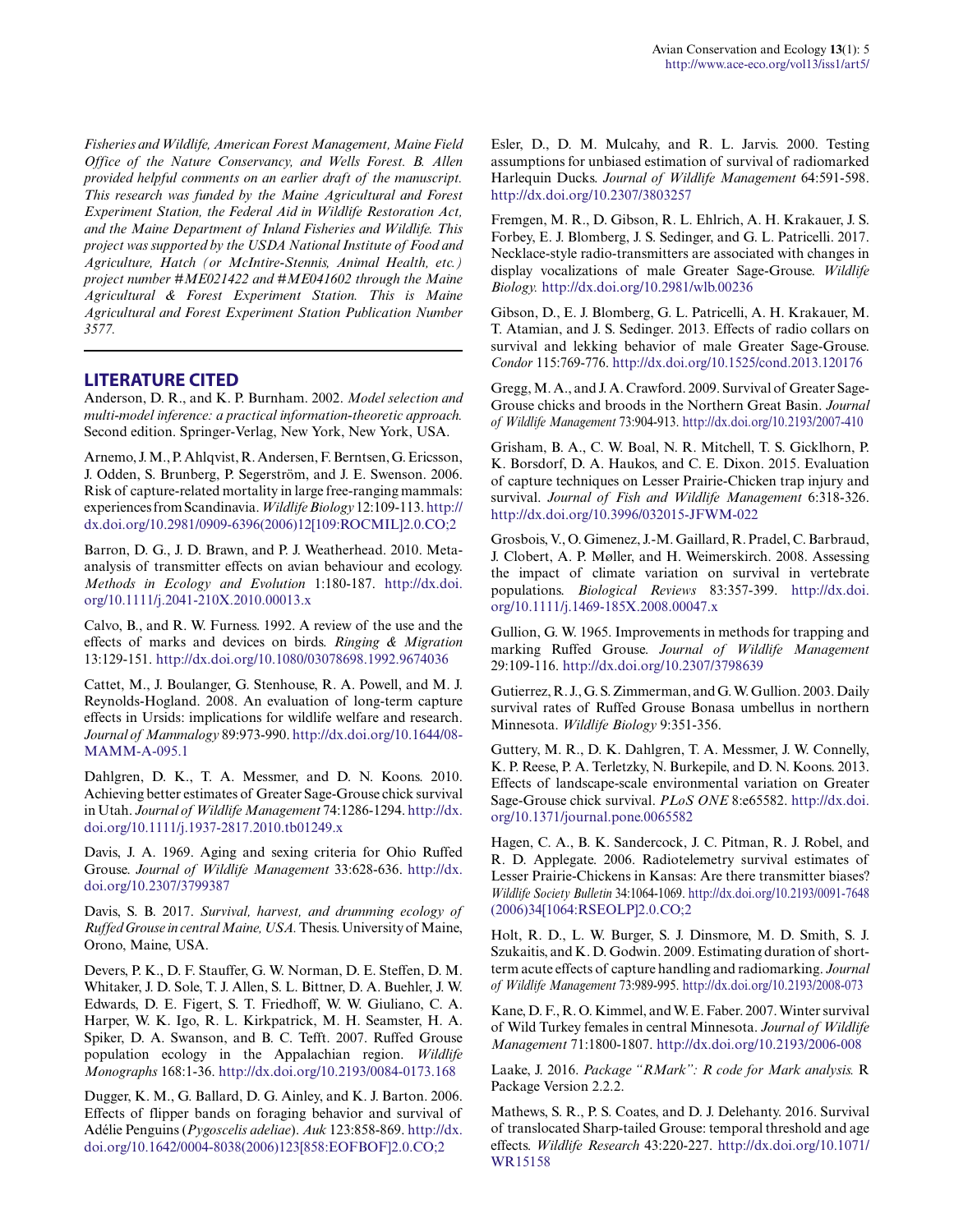Murray, D. L. 2006. On improving telemetry-based survival estimation. *Journal of Wildlife Management* 70:1530-1543. [http://](http://dx.doi.org/10.2193%2F0022-541X%282006%2970%5B1530%3AOITSE%5D2.0.CO%3B2) [dx.doi.org/10.2193/0022-541X\(2006\)70\[1530:OITSE\]2.0.CO;2](http://dx.doi.org/10.2193%2F0022-541X%282006%2970%5B1530%3AOITSE%5D2.0.CO%3B2)

Murray, D. L., and M. R. Fuller. 2000. A critical review of the effects of marking on the biology of vertebrates. Pages 15-46 *in* L. Boitani and T. Fuller, editors. *Research techniques in animal ecology: controversies and consequences*. Columbia University Press, New York, New York, USA.

Murray, D. L., and B. R. Patterson. 2006. Wildlife survival estimation: recent advances and future directions. *Journal of Wildlife Management* 70:1499-1503. [http://dx.doi.org/10.2193/0022-541X](http://dx.doi.org/10.2193%2F0022-541X%282006%2970%5B1499%3AWSERAA%5D2.0.CO%3B2) [\(2006\)70\[1499:WSERAA\]2.0.CO;2](http://dx.doi.org/10.2193%2F0022-541X%282006%2970%5B1499%3AWSERAA%5D2.0.CO%3B2)

Pollock, K. H., and D. G. Raveling. 1982. Assumptions of modern band-recovery models, with emphasis on heterogeneous survival rates. *Journal of Wildlife Management* 46:88-98. [http://dx.doi.](http://dx.doi.org/10.2307%2F3808411) [org/10.2307/3808411](http://dx.doi.org/10.2307%2F3808411) 

R Core Team. 2017. *R: A language and environment for statistical computing.* R Foundation for Statistical Computing, Vienna, Austria.

Sandercock, B. K. 2006. Estimation of demographic parameters from live-encounter data: a summary review. *Journal of Wildlife Management* 70:1504-1520. [http://dx.doi.org/10.2193/0022-541X](http://dx.doi.org/10.2193%2F0022-541X%282006%2970%5B1504%3AEODPFL%5D2.0.CO%3B2) [\(2006\)70\[1504:EODPFL\]2.0.CO;2](http://dx.doi.org/10.2193%2F0022-541X%282006%2970%5B1504%3AEODPFL%5D2.0.CO%3B2)

Schumacher, C. 2002. *Ruffed Grouse habitat use in western North Carolina.* Thesis. University of Tennessee, Knoxville, Tennessee, USA.

Skrip, M. M., W. F. Porter, B. L. Swift, and M. V. Schiavone. 2011. Fall-winter survival of Ruffed Grouse in New York State. *Northeastern Naturalist* 18:395-410. [http://dx.doi.](http://dx.doi.org/10.1656%2F045.018.0401) [org/10.1656/045.018.0401](http://dx.doi.org/10.1656%2F045.018.0401)

Small, R. J., J. C. Holzwart, and D. H. Rusch. 1991. Predation and hunting mortality of Ruffed Grouse in central Wisconsin. *Journal of Wildlife Management* 55:512-520. [http://dx.doi.](http://dx.doi.org/10.2307%2F3808983) [org/10.2307/3808983](http://dx.doi.org/10.2307%2F3808983) 

White, G. C., and K. P. Burnham. 1999. Program MARK: survival estimation from populations of marked animals. *Bird Study* 46: S120-S139. [http://dx.doi.org/10.1080/00063659909477239](http://dx.doi.org/10.1080%2F00063659909477239)

Yoder, J. M., E. A. Marshall, and D. A. Swanson. 2004. The cost of dispersal: predation as a function of movement and site familiarity in Ruffed Grouse. *Behavioral Ecology* 15:469-476. [http://dx.doi.org/10.1093/beheco/arh037](http://dx.doi.org/10.1093%2Fbeheco%2Farh037)

Editor-in-Chief: Ryan Norris Subject Editor: John R.Sauer



Sponsored by the Society of Canadian Ornithologists and Bird Studies Canada Parrainée par la Société des ornithologistes du Canada et Études d'oiseaux Canada



BIRD STUDIES CANADA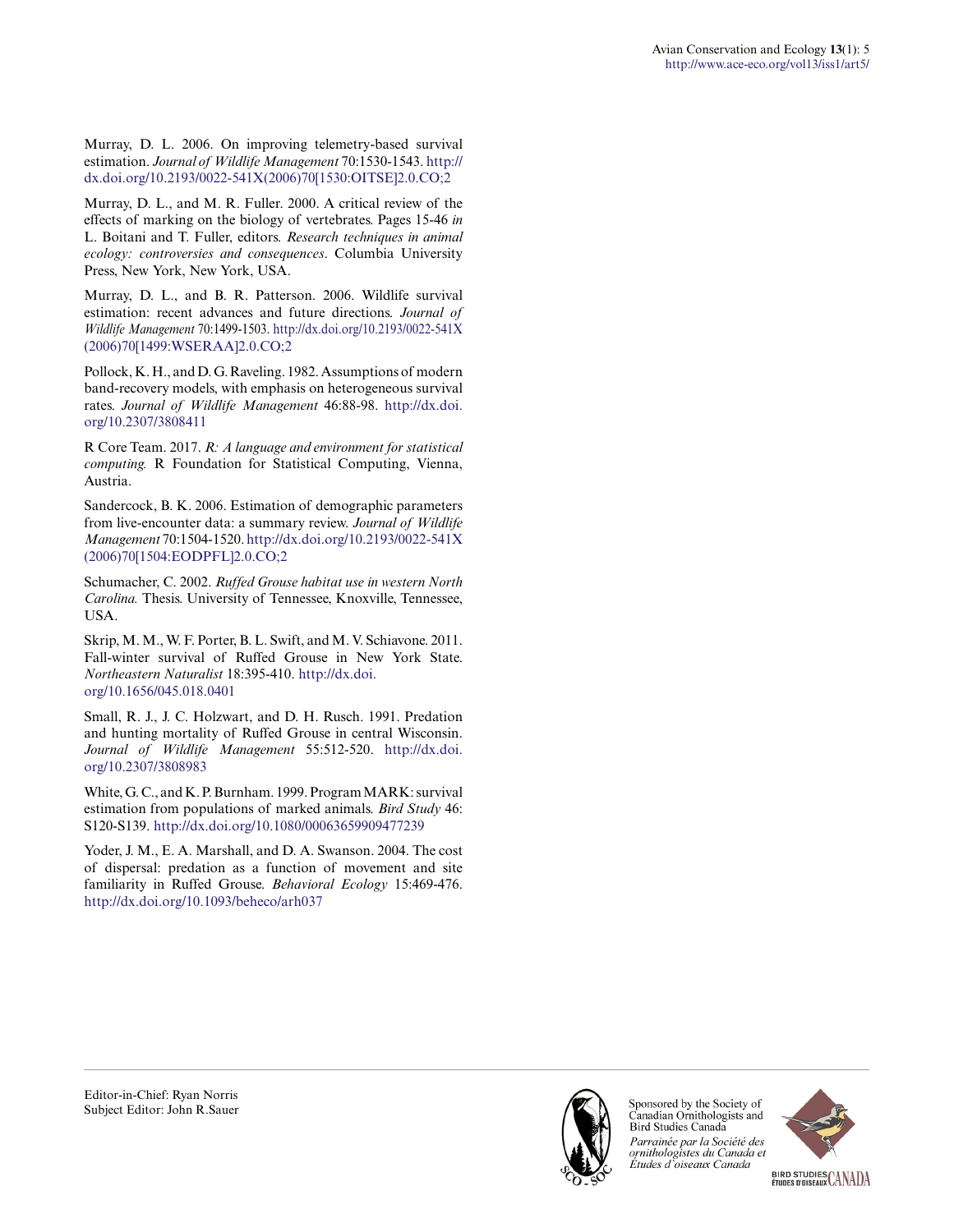## **Appendix 1. Summary of literature review on current practices for censoring capturerelated mortalities in upland game birds.**

|                            |                           |                     | <b>Censor</b><br><b>Period</b> | Prop.                    |
|----------------------------|---------------------------|---------------------|--------------------------------|--------------------------|
| <b>Source</b>              | <b>Species</b>            | Method <sup>†</sup> | (Days)                         | Censored <sup>1</sup>    |
| Devers et al. 2007         | Bonasa umbellus           | Delayed history     | 7                              |                          |
| Skrip et al. 2011          | Bonasa umbellus           | Arbitrary           | 7                              |                          |
| Anthony and Willis 2009    | Centrocercus urophasianus | Did not censor      |                                |                          |
| Baxter et al. 2008         | Centrocercus urophasianus | Did not censor      |                                |                          |
| Beck et al. 2006           | Centrocercus urophasianus | Did not censor      |                                |                          |
| Blomberg et al. 2013b      | Centrocercus urophasianus | Did not censor      |                                |                          |
| Blomberg et al. 2013a      | Centrocercus urophasianus | Did not censor      |                                |                          |
| Blomberg et al. 2014       | Centrocercus urophasianus | Did not censor      |                                |                          |
| Caudill et al. 2014        | Centrocercus urophasianus | Systematic          | $\Omega$                       |                          |
| Dahlgren et al. 2010       | Centrocercus urophasianus | Cause of death      |                                |                          |
| Gibson et al. 2013         | Centrocercus urophasianus | Did not censor      |                                |                          |
| Gregg et al. 2007          | Centrocercus urophasianus | Did not censor      |                                |                          |
| Gregg and Crawford 2009    | Centrocercus urophasianus | Cause of death      | 1                              | 0.06                     |
| Guttery et al. 2013        | Centrocercus urophasianus | Cause of death      |                                |                          |
| Holloran et al. 2010       | Centrocercus urophasianus | Did not censor      |                                |                          |
| Moynahan et al. 2006       | Centrocercus urophasianus | Arbitrary           | 4                              |                          |
| Buckley et al. 2015        | Colinus virginianus       | Arbitrary           | 7                              |                          |
| DeMaso et al. 2014         | Colinus virginianus       | Arbitrary           | 14                             |                          |
| Holt et al. 2012           | Colinus virginianus       | Did not censor      |                                |                          |
| Holt et al. 2009           | Colinus virginianus       | Systematic          | $\boldsymbol{0}$               |                          |
| Janke and Gates 2012       | Colinus virginianus       | Arbitrary           | 7                              | 0.02                     |
| Janke et al. 2015          | Colinus virginianus       | Delayed history     | 7                              |                          |
| Lohr et al. 2011           | Colinus virginianus       | Arbitrary           | 7                              | 0.04                     |
| Palmer and Wellendorf 2007 | Colinus virginianus       | Did not censor      |                                |                          |
| Peters et al. 2015         | Colinus virginianus       | Delayed history     | 7                              | 0.06                     |
| Rolland et al. 2010        | Colinus virginianus       | Did not censor      |                                |                          |
| Scott et al. 2013          | Colinus virginianus       | Arbitrary           | 14                             |                          |
| Seckinger et al. 2008      | Colinus virginianus       | Did not censor      |                                | $\overline{\phantom{a}}$ |
| Sisson et al. 2006         | Colinus virginianus       | Arbitrary           | 7                              | 0.02                     |
| Tanner et al. 2012         | Colinus virginianus       | Did not censor      |                                |                          |
| Terhune et al. 2007        | Colinus virginianus       | Did not censor      |                                |                          |
| Terhune et al. 2010        | Colinus virginianus       | Did not censor      |                                |                          |
| Unger et al. 2012          | Colinus virginianus       | Did not censor      |                                |                          |
| West et al. 2012           | Colinus virginianus       | Did not censor      |                                |                          |

Table A1.1. Sources and information obtained during literature review to document researcher strategies for addressing capture-related mortality following release of radio-marked upland game birds from 2006 to 2016.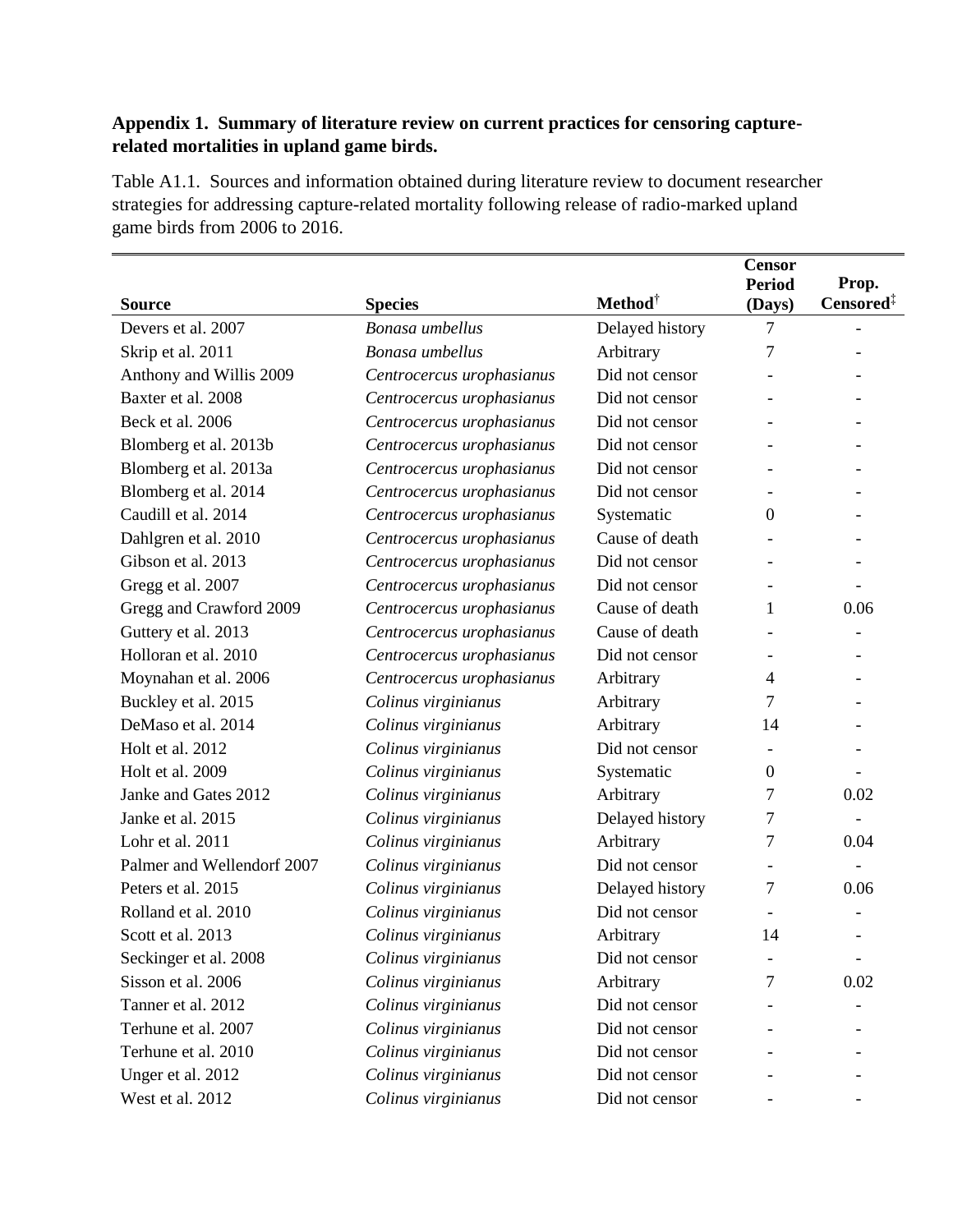| Anich et al. 2013             | Faclipennis canadensis     | Did not censor  |                          |      |
|-------------------------------|----------------------------|-----------------|--------------------------|------|
| Sandercock et al. 2011        | Lagopus lagopus            | Did not censor  |                          |      |
| Bowker et al. 2007            | Lyrurus tetrix             | Arbitrary       | 14                       | 0.15 |
| Pekkola et al. 2014           | Lyrurus tetrix             | Did not censor  |                          |      |
| Collier et al. 2007           | Meleagris gallopavo        | Arbitrary       | 21                       |      |
| Collier et al. 2009           | Meleagris gallopavo        | Delayed history |                          |      |
| Holdstock et al. 2006         | Meleagris gallopavo        | Arbitrary       | 14                       | 0.15 |
| Humberg et al. 2009           | Meleagris gallopavo        | Arbitrary       | 7                        | 0.05 |
| Kane et al. 2007              | Meleagris gallopavo        | Systematic      | 7                        | 0.07 |
| Stephenson et al. 2011        | Oreortyx pictus            | Did not censor  |                          |      |
| Troy et al. 2013              | Oreortyx pictus            | Delayed history | 10                       |      |
| Venturato et al. 2009         | Phasianus colchicus        | Systematic      |                          |      |
| Augustine and Sandercock 2011 | Tympanuchus cupido         | Did not censor  |                          |      |
| Winder et al. 2014            | Tympanuchus cupido         | Arbitrary       | 7                        |      |
| Carrlson et al. 2014          | Tympanuchus pallidicinctus | Did not censor  |                          |      |
| Grisham and Boal 2015         | Tympanuchus pallidicinctus | Arbitrary       | 14                       |      |
| Grisham et al. 2015           | Tympanuchus pallidicinctus | Delayed history | 7                        |      |
| Hagen et al. 2006             | Tympanuchus pallidicinctus | Did not censor  | $\overline{\phantom{a}}$ |      |
| Hagen et al. 2007             | Tympanuchus pallidicinctus | Arbitrary       | 14                       | 0.03 |
| Lyons et al. 2009             | Tympanuchus pallidicinctus | Arbitrary       | 10                       | 0.16 |
| Pirius et al. 2013            | Tympanuchus pallidicinctus | Did not censor  |                          |      |
| Pitman et al. 2006            | Tympanuchus pallidicinctus | Cause of death  |                          |      |
| Pitman et al. 2006            | Tympanuchus pallidicinctus | Arbitrary       | 5                        |      |
| Manzer and Hannon 2008        | Tympanuchus phasuanellus   | Cause of death  |                          |      |
| Manzer and Hannon 2008        | Tympanuchus phasuanellus   | Did not censor  |                          |      |
| Mathews et al. 2016           | Tympanuchus phasuanellus   | Systematic      |                          |      |

† Arbitrary – birds that die prior to a specified date are removed from the sample, timing of censorship not analytically-informed; Cause of Death – individuals are censored from the history based on evidence that suggest capture- or transmitter-related death; Delayed history – all birds enter the survival history following a specified censoring period; Did not censor – No censoring was applied or it was not reported in the paper; Systematic – some form of analytical approach was used to determine the most appropriate censorship date

<sup>‡</sup> The proportion of the total sample of marked birds that were reported as censored following release due to capture-related mortality.

### **LITERATURE CITED**

Anich, N. M., M. Worland, and K. J. Martin. 2013. Nest-site selection, nest survival,

productivity, and survival of Spruce Grouse in Wisconsin. *The Wilson Journal of*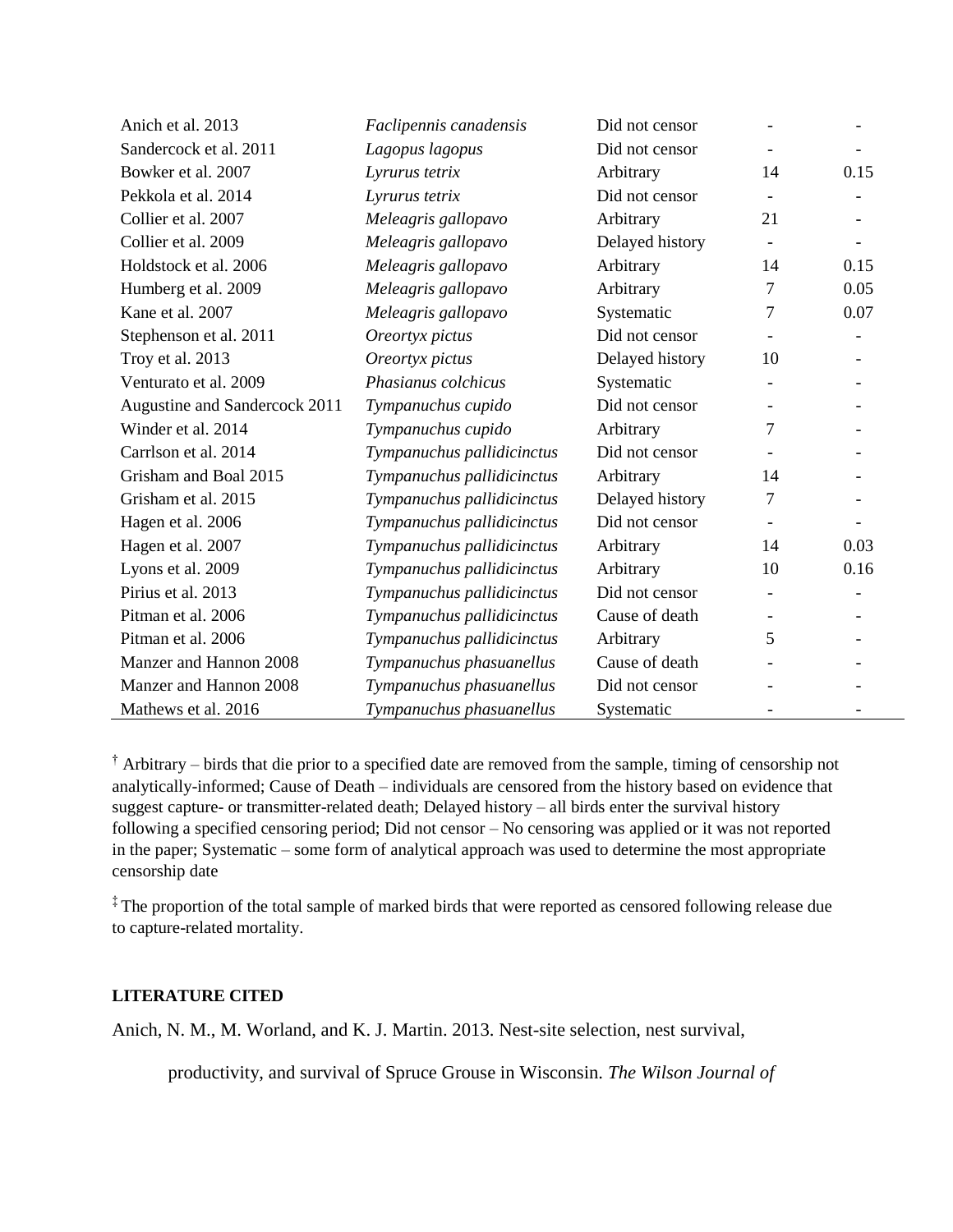*Ornithology* 125:570–582. doi: 10.1676/12-168.1.

- Anthony, R. G., and M. J. Willis. 2009. Survival Rates of Female Greater Sage-Grouse in Autumn and Winter in Southeastern Oregon. *Journal of Wildlife Management* 73:538– 545. doi: 10.2193/2008-177.
- Augustine, J. K., and B. K. Sandercock. 2011. Demography of Female Greater Prairie-Chickens in Unfragmented Grasslands in Kansas. *Avian Conservation and Ecology* 6. doi: 10.5751/ACE-00429-060102.
- Baxter, R. J., J. T. Flinders, and D. L. Mitchell. 2008. Survival, Movements, and Reproduction of Translocated Greater Sage-Grouse in Strawberry Valley, Utah. *Journal of Wildlife Management* 72:179–186. doi: 10.2193/2006-402.
- Beck, J. L., K. P. Reese, J. W. Connelly, and M. B. Lucia. 2006. Movements and Survival of Juvenile Greater Sage-Grouse in Southeastern Idaho. *Wildlife Society Bulletin* 34:1070– 1078. doi: 10.2193/0091-7648(2006)34[1070:MASOJG]2.0.CO;2.
- Blomberg, E. J., D. Gibson, J. S. Sedinger, M. L. Casazza, and P. S. Coates. 2013a. Intraseasonal variation in survival and probable causes of mortality in greater sage-grouse *Centrocercus urophasianus*. *Wildlife Biology* 19:347–357. doi: 10.2981/13-001.
- Blomberg, E. J., J. S. Sedinger, D. Gibson, P. S. Coates, and M. L. Casazza. 2014. Carryover effects and climatic conditions influence the postfledging survival of greater sage-grouse. *Ecology and Evolution* 4:4488–4499. doi: 10.1002/ece3.1139.
- Blomberg, E. J., J. S. Sedinger, D. V. Nonne, and M. T. Atamian. 2013b. Seasonal reproductive costs contribute to reduced survival of female greater sage-grouse. *Journal of Avian Biology* 44:149–158. doi: 10.1111/j.1600-048X.2012.00013.x.

Bowker, G., C. Bowker, and D. Baines. 2007. Survival Rates and Causes of Mortality in Black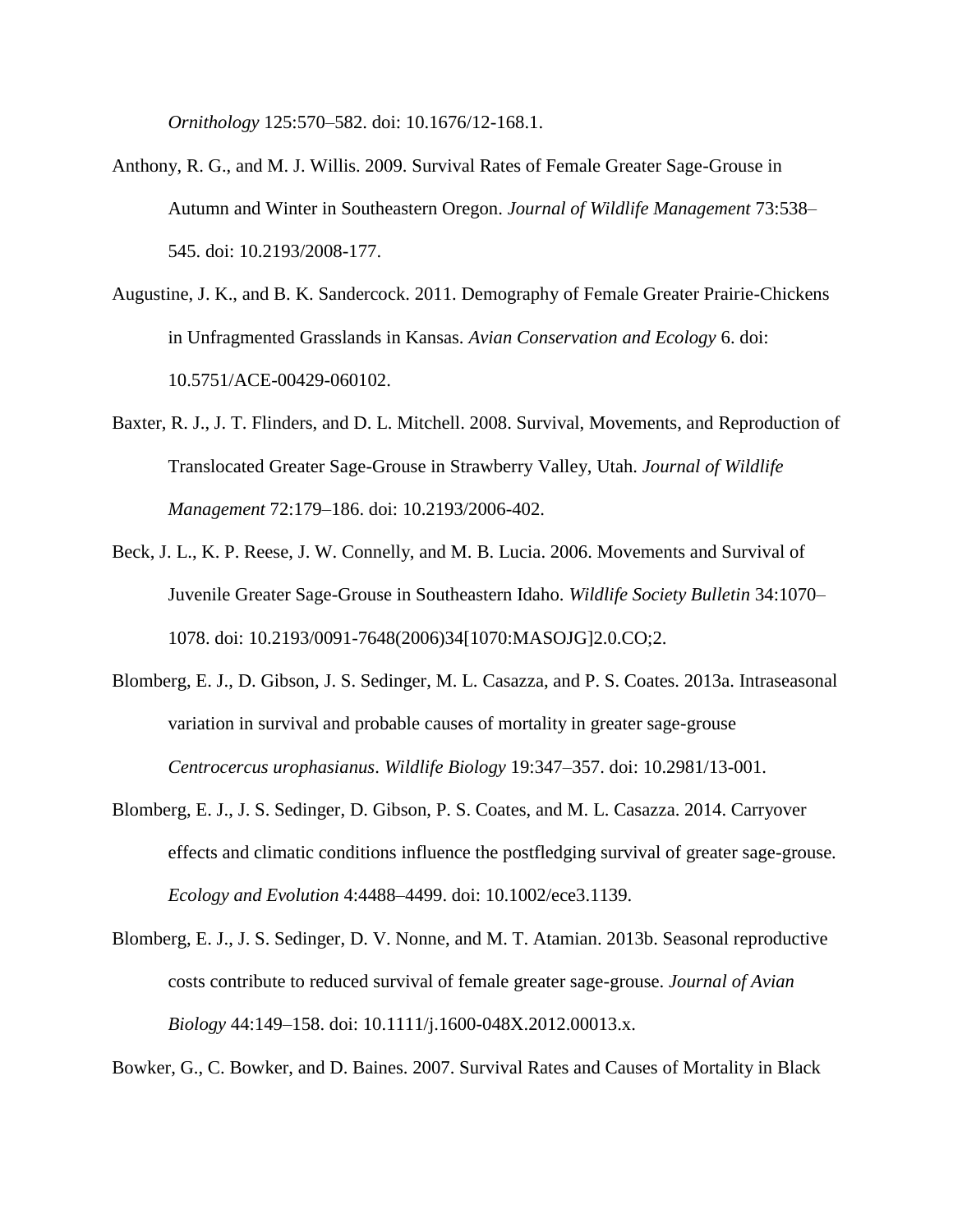Grouse Tetrao Tetrix at Lake Vyrnwy, North Wales, UK. *Wildlife Biology* 13:231–237. doi: 10.2981/0909-6396(2007)13[231:SRACOM]2.0.CO;2.

- Buckley, B. R., A. K. Andes, B. A. Grisham, and C. Brad Dabbert. 2015. Effects of broadcasting supplemental feed into roadside vegetation on home range and survival of female northern bobwhite: Roadside Supplemental Feeding For Bobwhite. *Wildlife Society Bulletin* 39:301–309. doi: 10.1002/wsb.533.
- Carrlson, K. M., D. C. Kesler, and T. R. Thompson. 2014. Survival and habitat use in translocated and resident greater prairie-chickens. *Journal for Nature Conservation* 22:405–412. doi: 10.1016/j.jnc.2014.03.008.
- Caudill, D., T. A. Messmer, B. Bibles, and M. R. Guttery. 2014. Greater sage-grouse juvenile survival in Utah: Greater Sage-Grouse Juvenile Survival. *The Journal of Wildlife Management* 78:808–817. doi: 10.1002/jwmg.724.
- Collier, B. A., D. A. Jones, J. N. Schaap, C. J. Randel, B. J. Willsey, R. Aguirre, T. W. Schwertner, N. J. Silvy, and M. J. Peterson. 2007. Survival of Rio Grande Wild Turkeys on the Edwards Plateau of Texas. *Journal of Wildlife Management* 71:82–86. doi: 10.2193/2005-751.
- Collier, B. A., K. B. Melton, J. B. Hardin, N. J. Silvy, and M. J. Peterson. 2009. Impact of Reproductive Effort on Survival of Rio Grande Wild Turkey *Meleagris Gallop Intermedia* Hens in Texas. *Wildlife Biology* 15:370–379. doi: 10.2981/09-011.
- Dahlgren, D. K., T. A. Messmer, and D. N. Koons. 2010. Achieving Better Estimates of Greater Sage-Grouse Chick Survival in Utah. *Journal of Wildlife Management* 74:1286–1294. doi: 10.2193/2009-093.

DeMaso, S. J., F. Hernández, L. A. Brennan, N. J. Silvy, W. E. Grant, X. Ben Wu, and F. C.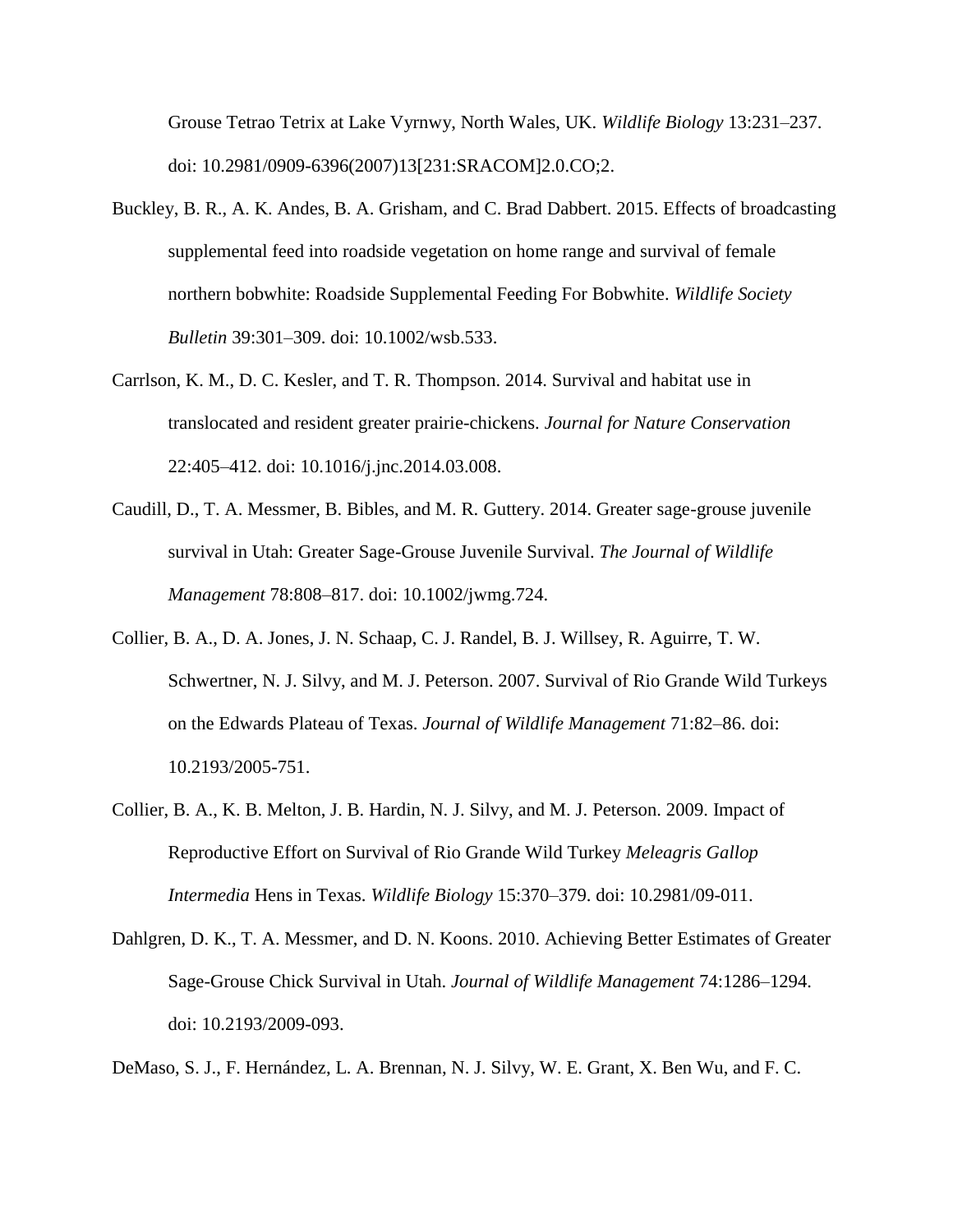Bryant. 2014. Short- and Long-Term Influence of Brush Canopy Cover on Northern Bobwhite Demography in Southern Texas. *Rangeland Ecology & Management* 67:99– 106. doi: 10.2111/REM-D-13-00094.1.

- Devers, P. K., D. F. Stauffer, G. W. Norman, D. E. Steffen, D. M. Whitaker, J. D. Sole, T. J. Allen, S. L. Bittner, D. A. Buehler, J. W. Edwards, D. E. Figert, S. T. Friedhoff, W. W. Giuliano, C. A. Harper, W. K. Igo, R. L. Kirkpatrick, M. H. Seamster, H. A. Spiker, D. A. Swanson, and B. C. Tefft. 2007. Ruffed Grouse Population Ecology in the Appalachian Region. *Wildlife Monographs* 168:1–36. doi: 10.2193/0084-0173.168.
- Gibson, D., E. J. Blomberg, G. L. Patricelli, A. H. Krakauer, M. T. Atamian, and J. S. Sedinger. 2013. Effects of Radio Collars on Survival and Lekking Behavior of Male Greater Sage-Grouse. *The Condor* 115:769–776. doi: 10.1525/cond.2013.120176.
- Gregg, M. A., and J. A. Crawford. 2009. Survival of Greater Sage-Grouse Chicks and Broods in the Northern Great Basin. *Journal of Wildlife Management* 73:904–913. doi: 10.2193/2007-410.
- Gregg, M. A., M. R. Dunbar, and J. A. Crawford. 2007. Use of Implanted Radiotransmitters to Estimate Survival of Greater Sage-Grouse Chicks. *Journal of Wildlife Management* 71:646–651. doi: 10.2193/2006-353.
- Grisham, B. A., and C. W. Boal. 2015. Causes of mortality and temporal patterns in breeding season survival of lesser prairie-chickens in shinnery oak prairies: Lesser Prairie-Chicken Survival and Mortality. *Wildlife Society Bulletin* 39:536–542. doi: 10.1002/wsb.551.
- Grisham, B. A., C. W. Boal, N. R. Mitchell, T. S. Gicklhorn, P. K. Borsdorf, D. A. Haukos, and C. E. Dixon. 2015. Evaluation of Capture Techniques on Lesser Prairie-Chicken Trap Injury and Survival. *Journal of Fish and Wildlife Management* 6:318–326. doi: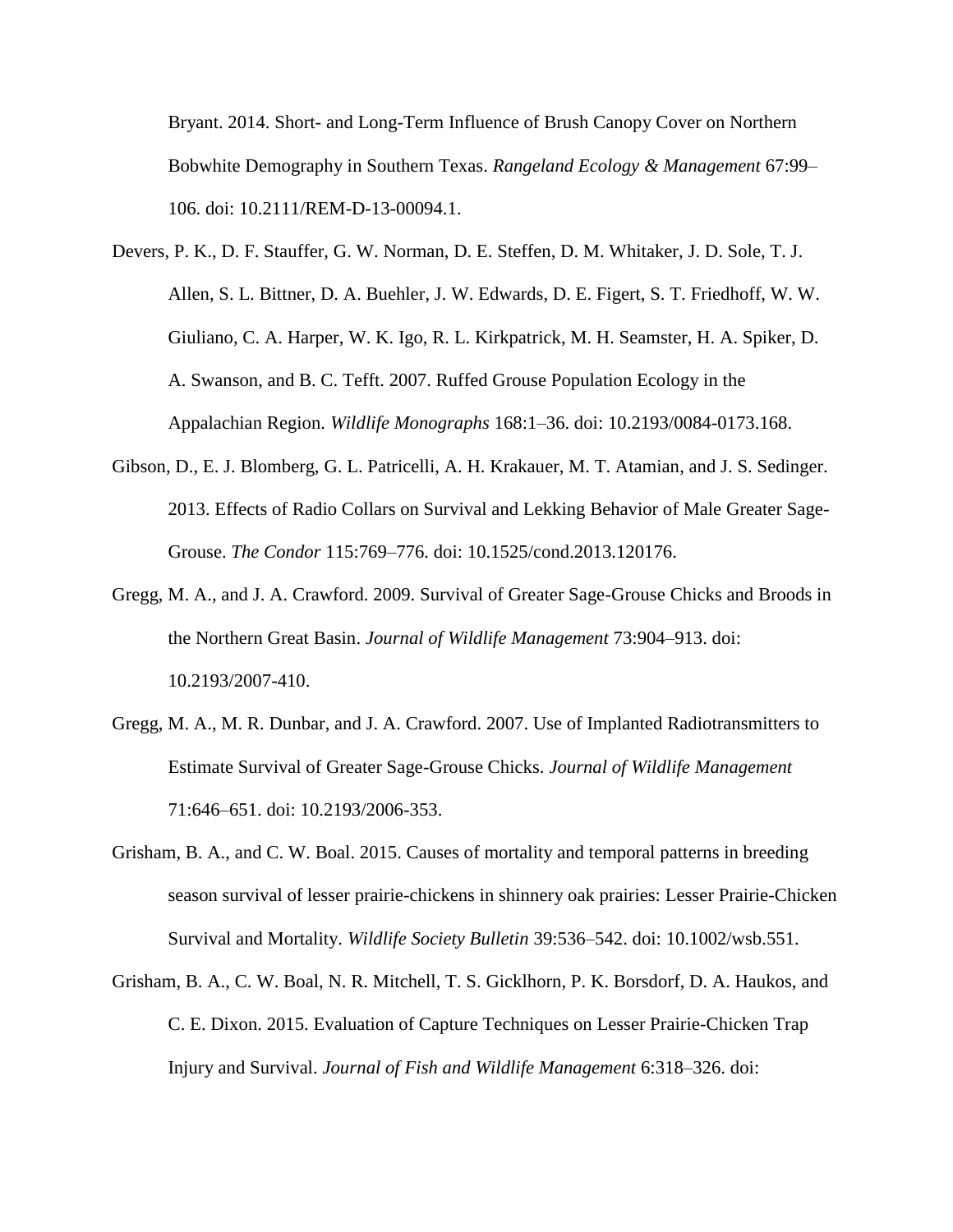10.3996/032015-JFWM-022.

- Guttery, M. R., D. K. Dahlgren, T. A. Messmer, J. W. Connelly, K. P. Reese, P. A. Terletzky, N. Burkepile, and D. N. Koons. 2013. Effects of Landscape-Scale Environmental Variation on Greater Sage-Grouse Chick Survival. *PLoS ONE* 8:e65582. doi: 10.1371/journal.pone.0065582.
- Hagen, C. A., J. C. Pitman, B. K. Sandercock, R. J. Robel, and R. D. Applegate. 2007. Age-Specific Survival and Probable Causes of Mortality in Female Lesser Prairie-Chickens. *Journal of Wildlife Management* 71:518–525. doi: 10.2193/2005-778.
- Hagen, C. A., B. K. Sandercock, J. C. Pitman, R. J. Robel, and R. D. Applegate. 2006. Radiotelemetry Survival Estimates of Lesser Prairie-Chickens in Kansas: Are There Transmitter Biases? *Wildlife Society Bulletin* 34:1064–1069. doi: 10.2193/0091- 7648(2006)34[1064:RSEOLP]2.0.CO;2.
- Holdstock, D. P., M. C. Wallace, W. B. Ballard, J. H. Brunjes, R. S. Phillips, B. L. Spears, S. J. Demaso, J. D. Jernigan, R. D. Applegate, and P. S. Gipson. 2006. Male Rio Grande Turkey Survival and Movements in the Texas Panhandle and Southwestern Kansas. *Journal of Wildlife Management* 70:904–913. doi: 10.2193/0022- 541X(2006)70[904:MRGTSA]2.0.CO;2.
- Holloran, M. J., R. C. Kaiser, and W. A. Hubert. 2010. Yearling Greater Sage-Grouse Response to Energy Development in Wyoming. *Journal of Wildlife Management* 74:65–72. doi: 10.2193/2008-291.
- Holt, R. D., L. Burger Jr, B. D. Leopold, and K. D. Godwin. 2012. Annual variation in northern bobwhite survival and raptor migration.

Holt, R. D., L. W. Burger, S. J. Dinsmore, M. D. Smith, S. J. Szukaitis, and K. D. Godwin. 2009.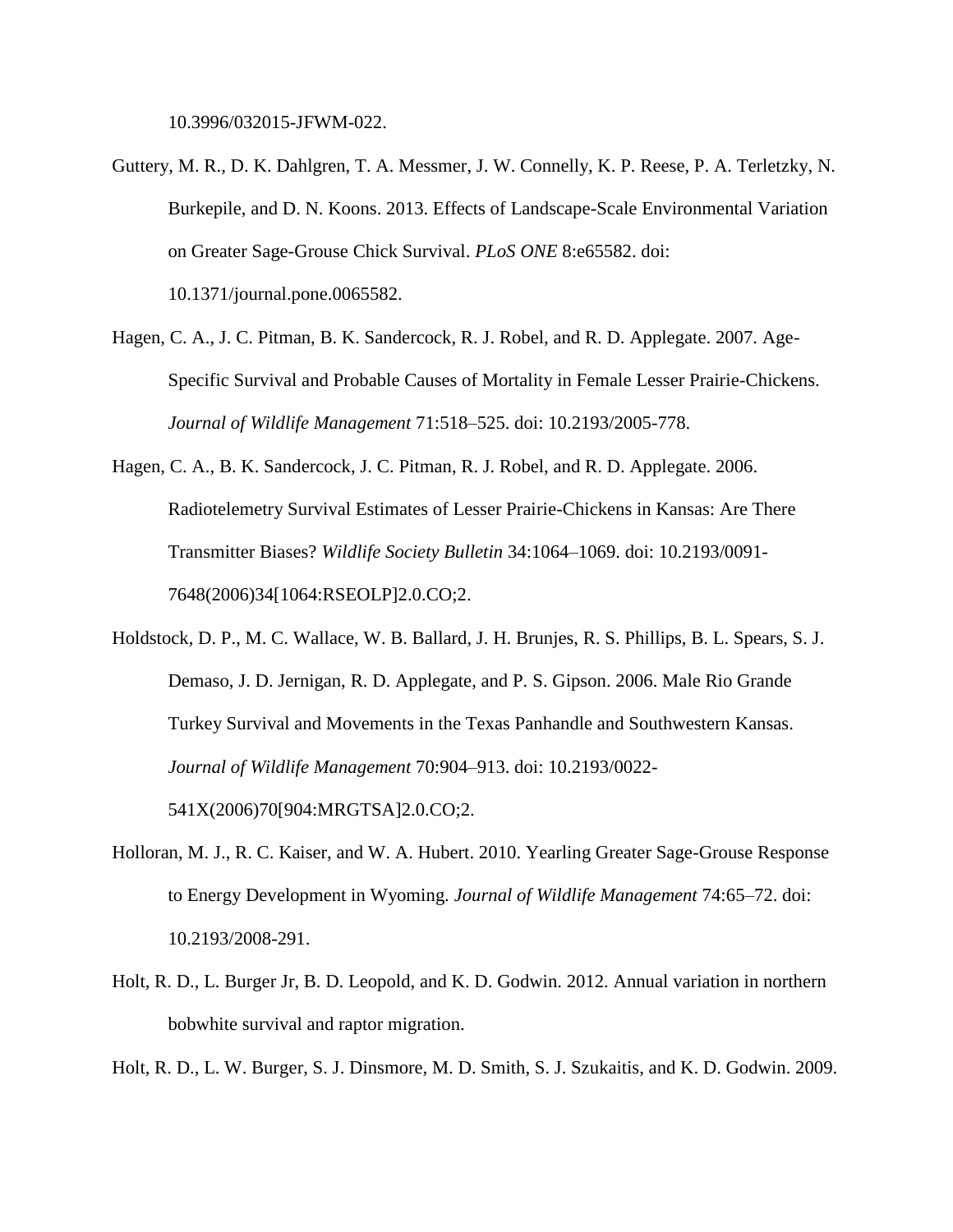Estimating Duration of Short-Term Acute Effects of Capture Handling and Radiomarking. *Journal of Wildlife Management* 73:989–995. doi: 10.2193/2008-073.

- Humberg, L. A., T. L. Devault, and O. E. Rhodes. 2009. Survival and Cause-Specific Mortality of Wild Turkeys in Northern Indiana. *The American Midland Naturalist* 161:313–322. doi: 10.1674/0003-0031-161.2.313.
- Janke, A. K., and R. J. Gates. 2012. Temporal variability in survival of non-breeding Northern Bobwhites in Ohio.
- Janke, A. K., R. J. Gates, and T. M. Terhune II. 2015. Habitat influences Northern Bobwhite survival at fine spatiotemporal scales. *The Condor* 117:41–52. doi: 10.1650/CONDOR-14-115.1.
- Kane, D. F., R. O. Kimmel, and W. E. Faber. 2007. Winter Survival of Wild Turkey Females in Central Minnesota. *Journal of Wildlife Management* 71:1800–1807. doi: 10.2193/2006- 008.
- Lohr, M., B. M. Collins, C. K. Williams, and P. M. Castelli. 2011. Life on the edge: Northern bobwhite ecology at the northern periphery of their range. *The Journal of Wildlife Management* 75:52–60. doi: 10.1002/jwmg.25.
- Lyons, E. K., B. A. Collier, N. J. Silvy, R. R. Lopez, B. E. Toole, R. S. Jones, and S. J. DeMaso. 2009. Breeding and Non-Breeding Survival of Lesser Prairie-Chickens *Tympanuchus pallidicinctus* in Texas, USA. *Wildlife Biology* 15:89–96. doi: 10.2981/07-083.
- Manzer, D. L., and S. J. Hannon. 2008. Survival of sharp-tailed grouse Tympanuchus phasianellus chicks and hens in a fragmented prairie landscape. *Wildlife Biology* 14:16– 25. doi: 10.2981/0909-6396(2008)14[16:SOSGTP]2.0.CO;2.

Mathews, S. R., P. S. Coates, and D. J. Delehanty. 2016. Survival of translocated sharp-tailed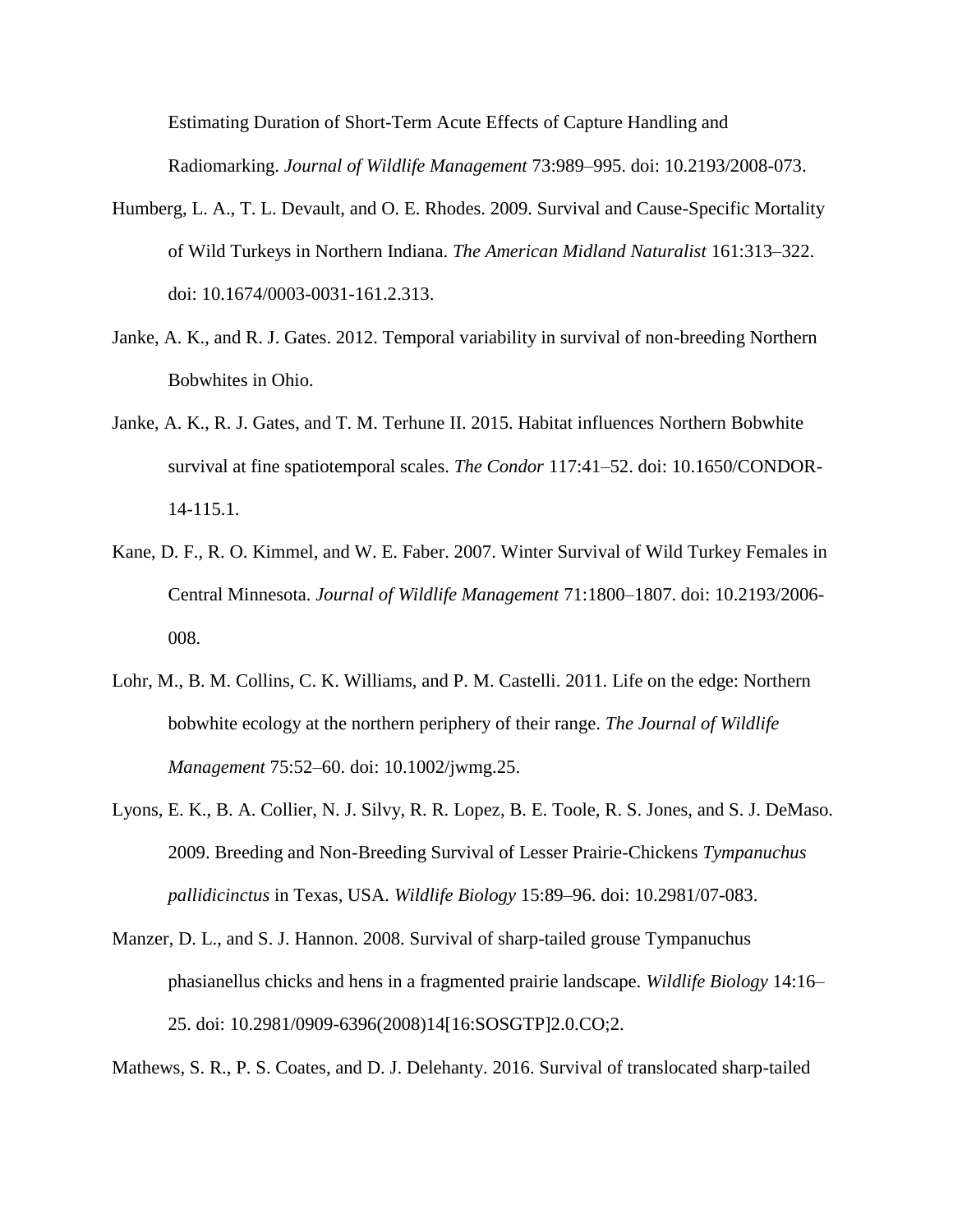grouse: temporal threshold and age effects. *Wildlife Research* 43:220. doi: 10.1071/WR15158.

- Moynahan, B. J., M. S. Lindberg, and J. W. Thomas. 2006. Factors Contributing to Process Variance in Annual Survival of Female Greater Sage-Grouse in Montana. *Ecological Applications* 16:1529–1538. doi: 10.1890/1051-0761(2006)016[1529:FCTPVI]2.0.CO;2.
- Palmer, W. E., and S. D. Wellendorf. 2007. Effect of Radiotransmitters on Northern Bobwhite Annual Survival. *Journal of Wildlife Management* 71:1281–1287. doi: 10.2193/2005- 639.
- Pekkola, M., R. Alatalo, H. Pöysä, and H. Siitari. 2014. Seasonal survival of young and adult black grouse females in boreal forests. *European Journal of Wildlife Research* 60:477– 488. doi: 10.1007/s10344-014-0809-0.
- Peters, D. C., J. M. Brooke, E. P. Tanner, A. M. Unger, P. D. Keyser, C. A. Harper, J. D. Clark, and J. J. Morgan. 2015. Impact of experimental habitat manipulation on northern bobwhite survival: Habitat Manipulation and Bobwhite Survival. *The Journal of Wildlife Management* 79:605–617. doi: 10.1002/jwmg.873.
- Pirius, N. E., C. W. Boal, D. A. Haukos, and M. C. Wallace. 2013. Winter habitat use and survival of lesser prairie-chickens in West Texas: Prairie-Chicken Habitat Use and Survival. *Wildlife Society Bulletin* 37:759–765. doi: 10.1002/wsb.354.
- Pitman, J. C., C. A. Hagen, B. E. Jamison, R. J. Robel, T. M. Loughin, and R. D. Applegate. 2006. Survival of Juvenile Lesser Prairie-Chickens in Kansas. *Wildlife Society Bulletin* 34:675–681. doi: 10.2193/0091-7648(2006)34[675:SOJLPI]2.0.CO;2.
- Rolland, V., J. A. Hostetler, T. C. Hines, H. F. Percival, and M. K. Oli. 2010. Impact of harvest on survival of a heavily hunted game bird population. *Wildlife Research* 37:392. doi: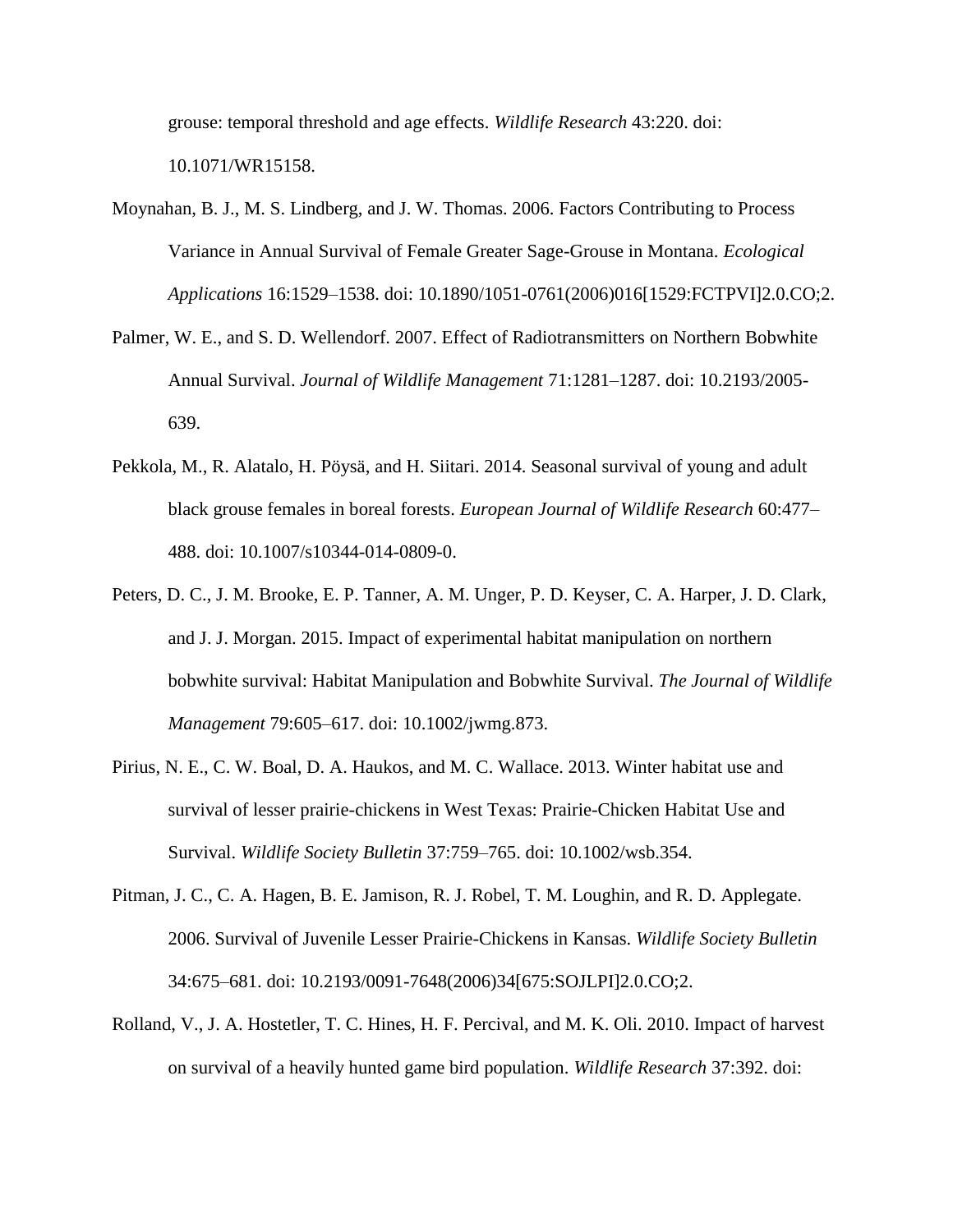10.1071/WR09177.

- Sandercock, B. K., E. B. Nilsen, H. Brøseth, and H. C. Pedersen. 2011. Is hunting mortality additive or compensatory to natural mortality? Effects of experimental harvest on the survival and cause-specific mortality of willow ptarmigan: Harvest and ptarmigan survival. *Journal of Animal Ecology* 80:244–258. doi: 10.1111/j.1365- 2656.2010.01769.x.
- Scott, J. L., F. Hernández, L. A. Brennan, B. M. Ballard, M. Janis, and N. D. Forrester. 2013. Population demographics of translocated northern bobwhites on fragmented habitat. *Wildlife Society Bulletin* 37:168–176. doi: 10.1002/wsb.239.
- Sisson, D. C., T. M. Terhune II, and H. L. Stribling. 2006. Additional evidence against radiohandicapping of northern bobwhites. Page *Gamebird 2006: A joint conference of Quail VI and Perdix XII*. D. B. Warnell School of Forestry and Natural Resources.
- Skrip, M. M., W. F. Porter, B. L. Swift, and M. V. Schiavone. 2011. Fall-Winter Survival of Ruffed Grouse in New York State. *Northeastern Naturalist* 18:395–410. doi: 10.1656/045.018.0401.
- Stephenson, J. A., K. P. Reese, P. Zager, P. E. Heekin, P. J. Nelle, and A. Martens. 2011. Factors influencing survival of native and translocated mountain quail in Idaho and Washington. *The Journal of Wildlife Management* 75:1315–1323. doi: 10.1002/jwmg.189.
- Tanner, E. P., A. M. Unger, P. D. Keyser, C. A. Harper, J. D. Clark, and J. J. Morgan. 2012. Survival of radio-marked versus leg-banded northern bobwhite in Kentucky.
- Terhune, T. M., D. C. Sisson, J. B. Grand, and H. L. Stribling. 2007. Factors Influencing Survival of Radiotagged and Banded Northern Bobwhites in Georgia. *Journal of Wildlife Management* 71:1288–1297. doi: 10.2193/2005-640.